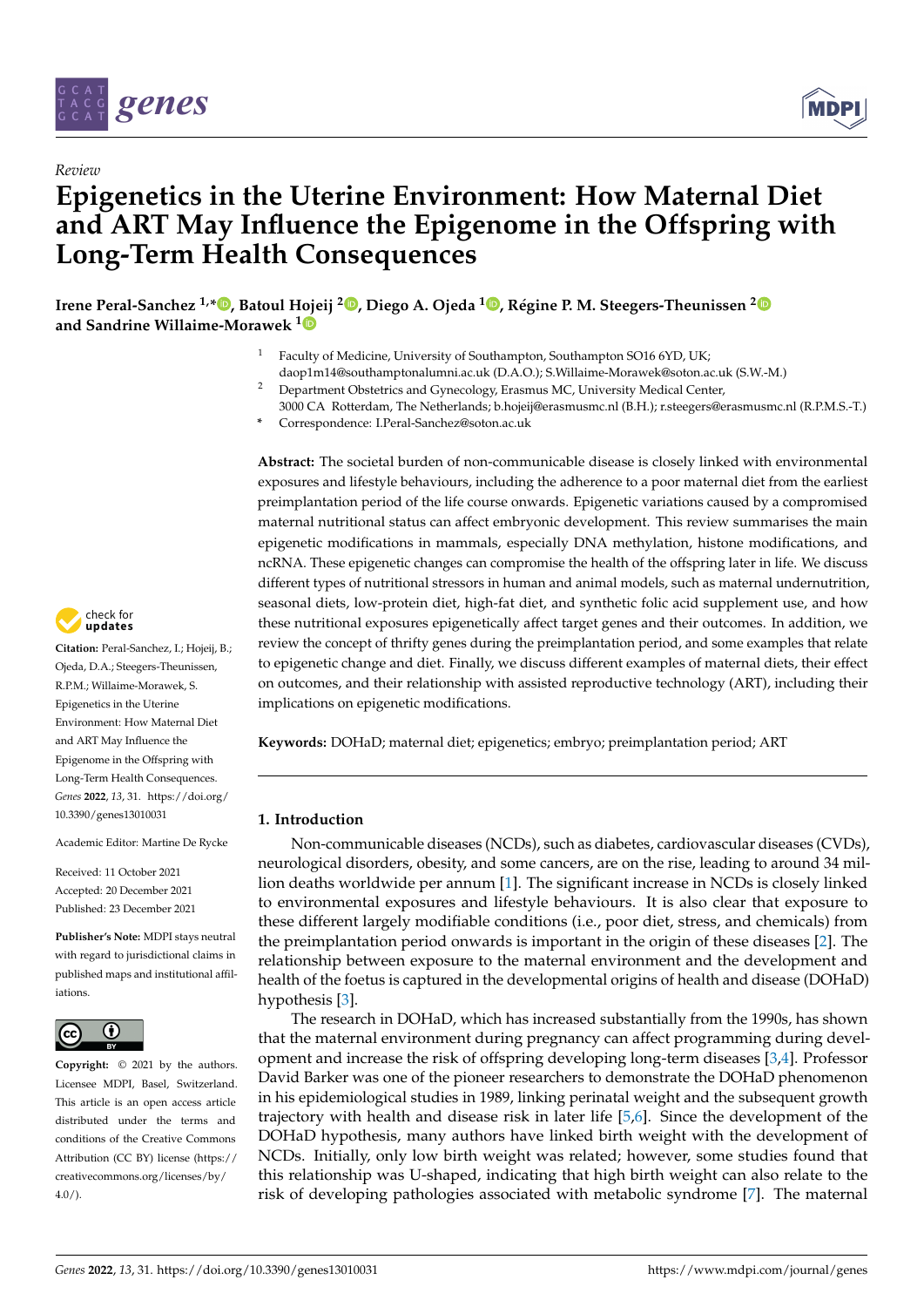environment is one of the most studied conditions that can influence offspring phenotype. The maternal environment comprises both extrinsic and intrinsic factors. Extrinsic factors act from the outside and are related to the environmental conditions (pollution, exposure to chemicals, etc.), but intrinsic factors act from within an individual and are directly dependent on the mother's condition (eating behaviours, metabolism, lifestyle, etc.). Despite the importance of human studies, animal studies provide an advantage in that environmental exposures can be controlled (extrinsic factors) and maternal and subject confounders can be reduced (intrinsic factors) [\[8\]](#page-14-7). These studies have demonstrated that the origin of NCDs can be attributable to the maternal and gestational environment, laying the foundation for DOHaD. These studies have further progressed to reveal that an array of environmental factors experienced during pregnancy, including toxins, stress, diet, and lifestyle, contribute to physiological and metabolic development, impacting foetal growth and offspring phenotype and health.

DOHaD research in nutritional studies has now found links between the quality of maternal diet during pregnancy and its possible contribution to changes in the genome expression of the offspring in utero. These changes act to coordinate the physiological, metabolic and growth characteristics, and are mediated through epigenetic mechanisms [\[9,](#page-14-8)[10\]](#page-14-9). Epigenetic changes refer to different molecular states that affect the regulation of gene expression by changing the structural organisation of the DNA, but without changing the sequence [\[11\]](#page-14-10). Epigenetic changes during foetal development can depend on microenvironmental variations. Thus, environmental factors, such as maternal diet, during early pregnancy can affect maternal metabolism, which can also impact offspring development [\[12](#page-15-0)[,13\]](#page-15-1). The main epigenetic changes include DNA methylation, histone modifications, and the expression of non-coding RNAs (ncRNAs). Whilst the association between the in utero environment and offspring health has been widely described over the years, the underlying molecular processes influencing the epigenome are generally unknown. The study of epigenetic changes that occur during pregnancy is not limited to natural conditions, but may also operate in clinical settings, such as ART. The next goal in DOHaD research will be to understand the molecular details linking the maternal and clinical environment to the epigenome, and the subsequent biological steps that lead to the onset of disease risk in later life [\[14\]](#page-15-2).

This review will discuss the evidence on how maternal diet in mammalian models can impose epigenetic modifications in offspring, and can lead to the development of disease in adulthood. We will also review the thrifty gene concept, where dietary-mediated epigenetic changes cause downstream gene expression changes that directly control metabolism and homeostasis [\[15\]](#page-15-3). Finally, we will consider clinical ART conditions and their link with maternal diet in light of the preimplantation epigenetics underlying DOHaD.

# **2. DOHaD and Epigenetic Modifications during Development**

In the framework of the DOHaD hypothesis, epigenetic mechanisms have been considered as a possible precursor of changes in developmental programming [\[16\]](#page-15-4). In the early pregnancy periods, maternal malnutrition (overnutrition or undernutrition) can alter development throughout gestation [\[17\]](#page-15-5), and one of the possible causes of these alterations could be linked to epigenetic changes. The intrauterine environment is susceptible to any small changes, which can induce responses in the offspring that could lead to a higher risk of developing NCD later in life [\[17,](#page-15-5)[18\]](#page-15-6).

Different studies pointed towards the possible idea that, across generations, a compromised diet can affect the phenotype and epigenome of the next generation, making them prone to developing metabolic [\[19\]](#page-15-7) and even mental illnesses [\[20\]](#page-15-8), by epigenetic variations that are subject to variations in diet [\[20\]](#page-15-8). These premises represent a starting point to understand how lifestyle and dietary behaviours during pregnancy can alter an offspring's health by triggering epigenetic modifications during development.

These epigenetic modifications will contribute to the expression, activity level, or silencing of a specific gene (examples below). These changes may be induced by means of adaptation to the environment and survival, as envisaged in the DOHaD hypothesis.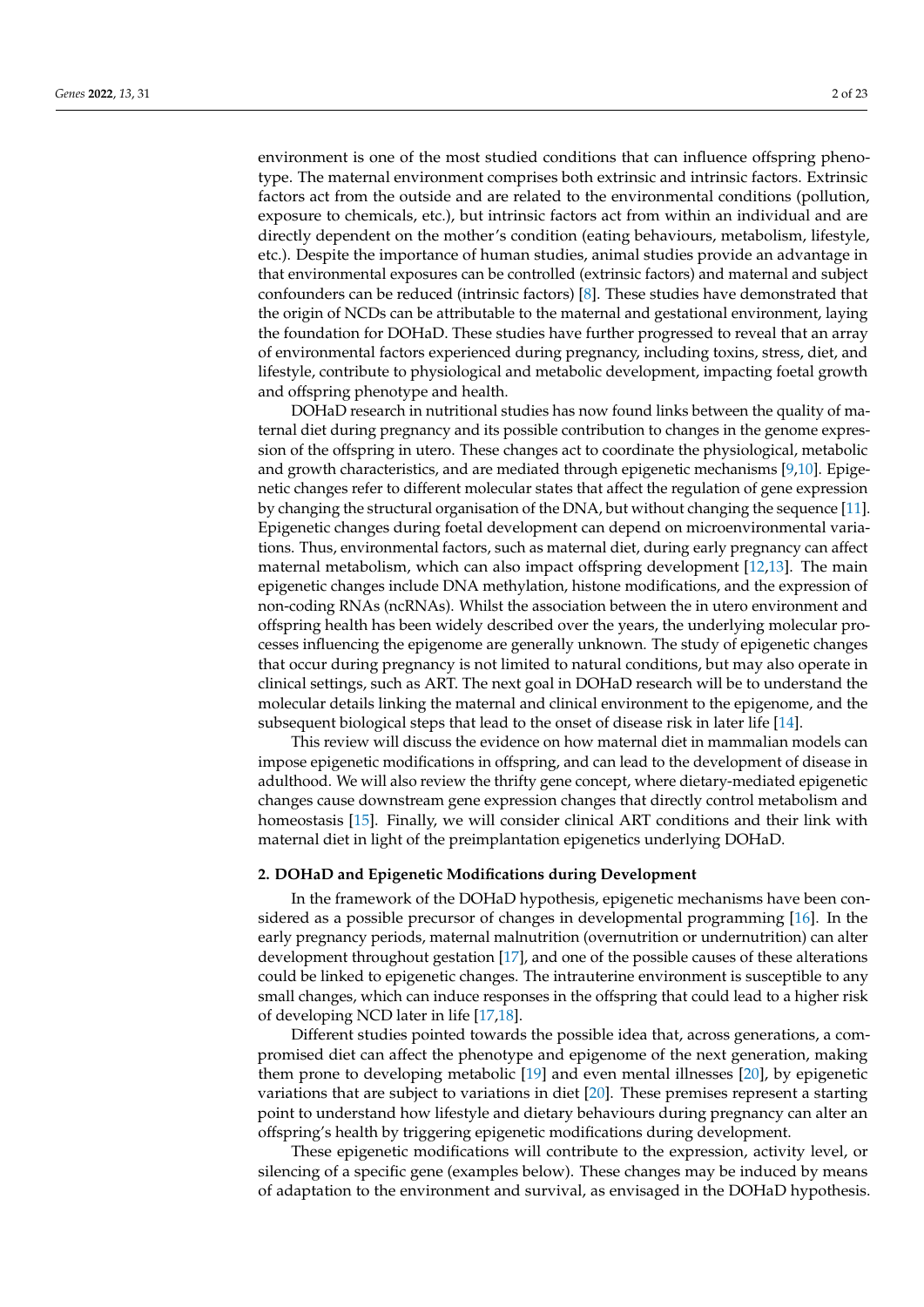Firstly, we will summarise the main types of epigenetic regulation of gene expression that occur during development.

#### *2.1. DNA Methylation*

One of the most common epigenetic modifications is DNA methylation. DNA methylation is of great importance in the regulation of genome functions and chromatin stability, among others [\[11\]](#page-14-10).

DNA methylation is caused by the attachment of a methyl group to cytosine, which can generally occur when cytosine is located next to guanine at a cytosine–phosphate– guanine (CpG) site [\[21\]](#page-15-9). When there are high levels of DNA methylation at the CpG sites in the promoter regions of a gene, transcription factors are prevented from binding to the DNA, thus inhibiting the expression of that gene [\[21,](#page-15-9)[22\]](#page-15-10). Conversely, when the CpG sites on CpG islands are unmethylated, gene expression is promoted [\[23,](#page-15-11)[24\]](#page-15-12).

In mammals, after fertilization, a general de-methylation process occurs, followed by de novo methylation as the parental genome becomes superseded by the new embryonic genome. The methylation of CpG sites during the first days after fertilization is catalysed by DNA methyltransferases (DNMTs),and is essential for tissue differentiation and maintenance during development [\[25](#page-15-13)[,26\]](#page-15-14).

DNA methylation has a crucial role in the development of the embryo and cell lineage specification, thereby regulating differential gene expression [\[22\]](#page-15-10). The pattern of DNA methylation in the periconceptional period may respond to environmental conditions to permit adaptations in development. This modification is well studied, and its understanding can elucidate how the environment and epigenetics in the early stages of development affect health in later life [\[22](#page-15-10)[,27\]](#page-15-15) (reviewed previously: [\[21](#page-15-9)[,22](#page-15-10)[,27](#page-15-15)[,28\]](#page-15-16)) (Table [1\)](#page-3-0).

| <b>Maternal Diet</b>                    | <b>Offspring Effect</b>                                               | Epigenetic<br>Modification             | <b>Species</b> | <b>Observed Outcome</b>                                                                                                      | <b>References</b> |
|-----------------------------------------|-----------------------------------------------------------------------|----------------------------------------|----------------|------------------------------------------------------------------------------------------------------------------------------|-------------------|
| Dutch famine<br>(Undernutrition)        | ↓methylation IGF2                                                     | <b>DNAmet</b>                          | Human          | Low birth weight, CVD<br>and low lipoprotein levels                                                                          | $[27, 29 - 31]$   |
| Dutch famine<br>(Undernutrition)        | ↑methylation PIM3<br>↑methylation PFKFB3<br>↑methylation METTL8       | <b>DNAmet</b>                          | Human          | Increased risk of<br>metabolic diseases                                                                                      | $[32]$            |
| Seasonal diets (The<br>Gambian example) | ↑methylation<br>in MEs<br>when conception during<br>hungry season     | <b>DNAmet</b>                          | Humans         | Have not yet found a<br>direct association of<br>specific epigenetic<br>changes, but there is an<br>increase in disease risk | [33, 34]          |
| LPD $(6\%$ protein)                     | ↓methylation<br>G6PC                                                  | <b>DNAmet</b>                          | Pig            | Hyperglycaemia<br>in adulthood                                                                                               | [35, 36]          |
| LPD (9% protein)                        | H3, H4 acetylated<br>↑methylation<br>H3k4<br><b>JGLUT4</b> expression | Histone acetylation<br>and methylation | Rat            | Insulin tolerance<br>Metabolic syndrome                                                                                      | [36, 37]          |
| LPD (8% protein)                        | ↑methylation<br><b>H3K9</b><br>$\downarrow$ Cyp7a1                    | Histone<br>methylation                 | Rat            | Metabolic diseases, long<br>term increase<br>in cholesterol                                                                  | $[37 - 39]$       |
| $LPD$ (9% protein)                      | H3, H4 acetylated<br>↑methylation<br>H3K4<br>↓GLUT4 expression        | Histone acetylation<br>and methylation | Rat            | Insulin tolerance<br>Metabolic syndrome                                                                                      | $[37 - 39]$       |

**Table 1.** Maternal diets models and epigenetic modifications in offspring.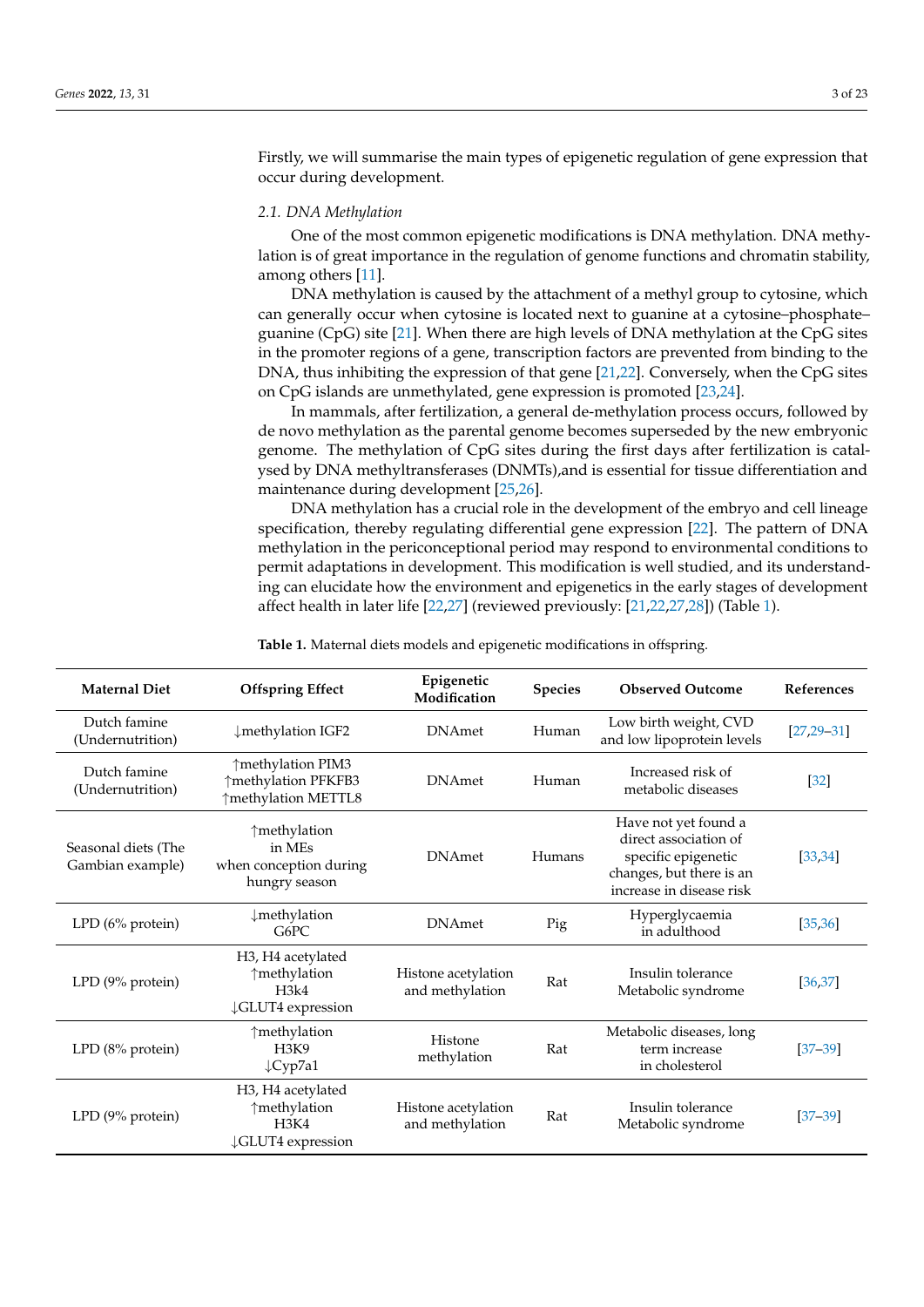| <b>Maternal Diet</b>                                       | <b>Offspring Effect</b>                                                                                                                                               | Epigenetic<br>Modification | <b>Species</b>                   | <b>Observed Outcome</b>                                                 | References       |
|------------------------------------------------------------|-----------------------------------------------------------------------------------------------------------------------------------------------------------------------|----------------------------|----------------------------------|-------------------------------------------------------------------------|------------------|
| LPD (6.5% protein)                                         | ↑methylation<br>CYCS promotor                                                                                                                                         | <b>DNAmet</b>              | Pig                              | Mitochondrial energy<br>metabolism and<br>production                    | [37, 40, 41]     |
| HFD (45% fat)                                              | ↑methylationin<br>Ephb2 and Fgf21                                                                                                                                     | <b>DNAmet</b>              | Mouse                            | Non-alcoholic<br>steatohepatitis phenotype<br>(most prominent in males) | $[42]$           |
| $HFD$ (60% fat)                                            | ↑methylation<br>Leptin promotor                                                                                                                                       | <b>DNAmet</b>              | Mouse                            | Insulin resistance                                                      | [10, 40, 41, 43] |
| $HFD$ (60% fat)                                            | ↑methylation<br>Pomc promotor                                                                                                                                         | <b>DNAmet</b>              | Rat                              | Eating disorders, insulin<br>resistance                                 | [10, 43, 44]     |
| $HFD$ (34% fat)                                            | ↑methylation<br>Pomc promotor in the<br>hypothalamus                                                                                                                  | <b>DNAmet</b>              | Rat                              | Metabolic syndrome                                                      | $[45]$           |
| $HFD$ (34% fat)                                            | ↑methylation InsR in the<br>hypothalamus<br>↓methylation Pomc<br>promotor                                                                                             | <b>DNAmet</b>              | Rat                              | Metabolic<br>syndromeWeight loss                                        | <sup>46</sup>    |
| HFD (35% fat)                                              | Hyperacetylation H3K14,<br>H3K9 and H3k18 on the<br>promotors of GPT2 and<br>RDH <sub>12</sub>                                                                        | Histone acetylation        | Macaque                          | Obesity and non-alcoholic<br>fatty acid liver disease                   | $[10, 47 - 50]$  |
| HFD (maternal<br>obesity)                                  | downregulation in miR-181a                                                                                                                                            | Dysregulation<br>miRNA     | Primate                          | CVD and heart<br>development                                            | $[47 - 49, 51]$  |
| HFD (60% fat)                                              | Cortex: ↓mRNA Crn1, ↓<br>mimiR-212-5p and $\uparrow$<br>methylation Crn1 promotor.<br>Hippocampus:<br>↑ mRNA Crn1, ↓<br>mimiR-212-5p and<br>methylation Crn1 promotor | Dysregulation<br>miRNA     | Rat                              | Depression-like behaviour                                               | [20, 51]         |
| Folic acid<br>supplement use                               | ↑methylation<br>-Hypermethylation in cortex                                                                                                                           | <b>DNAmet</b>              | Rat                              | Brain disorders                                                         | [20, 52, 53]     |
| Folic acid<br>supplement use<br>$(5 \text{ mg/day})$       | ↑methylation<br>mammary glands                                                                                                                                        | <b>DNAmet</b>              | Rat                              | Breast cancer                                                           | $[52 - 54]$      |
| Low folic acid<br>supplement use<br>$(0.5 \text{ mg/day})$ | ↓methylation<br>-hypomethylation in the<br>LINE-1 promoter                                                                                                            | <b>DNAmet</b>              | Mouse<br>embryonic<br>stem cells | Neural tube defects                                                     | [54, 55]         |

<span id="page-3-0"></span>**Table 1.** *Cont*.

Abbreviations: DNA methylation (DNAmet), low-protein diet (LPD), high-fat diet (HFD). Significant increases (↑) or decreases (↓) in the epigenetic modification of the genes mentioned are represented by an arrow.

Some studies have focused on maternal exposure to, or ingestion of, toxic substances (tobacco, mercury, or arsenic), suggesting that, from conception, the embryo is susceptible to undergoing epigenetic changes (DNA methylation) when the maternal environment is compromised [\[56\]](#page-16-17). For example, exposure to arsenic during early pregnancy may be associated with changes in DNA methylation in the foetus, leading to reduced birth weight [\[56](#page-16-17)[,57\]](#page-16-18), and such exposures may increase the rate of miscarriage [\[58\]](#page-16-19).

DNA methylation is crucial in the control of gene expression, as aberrant changes in DNA methylation patterns are associated with many diseases and cancers [\[59\]](#page-16-20). Alterations in DNA methylation patterns can be caused by genetic factors (polymorphism and muta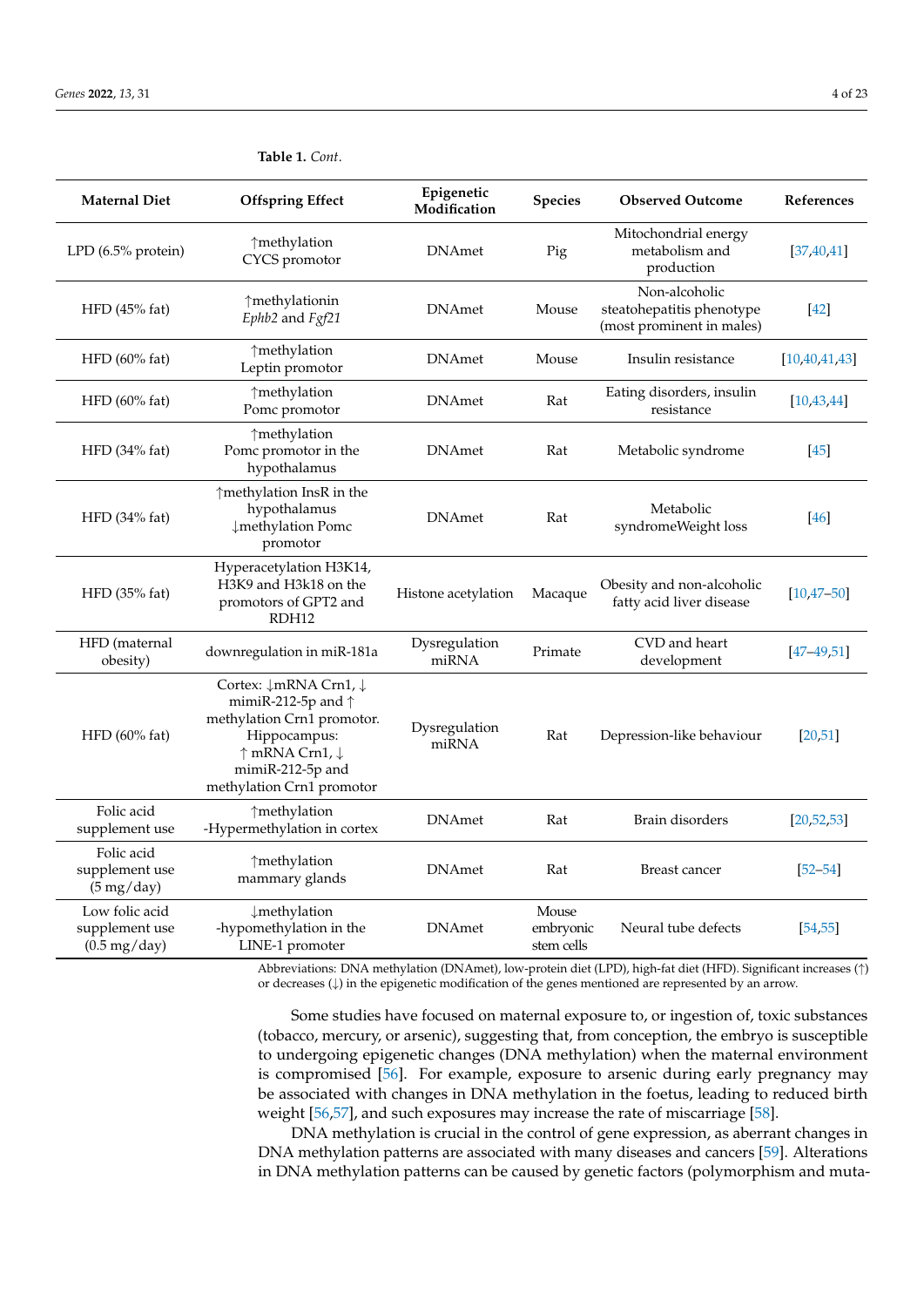tions), or by factors such as diet, and the imbalance of essential nutrients in the metabolism of methyl groups [\[60\]](#page-16-21).

#### *2.2. Histone Modification*

Histones are essential for DNA folding in eukaryotic cells, and also play a critical role in the regulation of gene expression. Histones are susceptible to different post-transcriptional modifications in the amino-terminal tail domain of histones, such as ubiquitination, phosphorylation, methylation, and acetylation, and these markers are often called histone codes [\[14\]](#page-15-2).

Acetylation and methylation are the most common and most studied modifications in development [\[61\]](#page-16-22). Histone acetylation, through histone acetyltransferase activity, is related to gene expression and an open chromatin state, while deacetylation is related to gene silencing [\[62\]](#page-17-0). The methylation of histones by methyltransferases can promote or decrease gene transcription. Histone methylation has a crucial role in the assembly and compaction of heterochromatin, so when methylation increases the chemical attractions between DNA and histone tails, transcription decreases because the DNA compacts to nucleosomes and transcription-polymerase factors cannot access the DNA [\[63,](#page-17-1)[64\]](#page-17-2) (reviewed previously: [\[23,](#page-15-11)[61](#page-16-22)[,62](#page-17-0)[,64](#page-17-2)[,65\]](#page-17-3)).

Histone modification is an important means for regulating gene expression, as these modifications will affect the function and expression of proteins, which can affect the development of the embryos [\[23](#page-15-11)[,66\]](#page-17-4) (Table [1\)](#page-3-0). Previous studies have found that histone modification can affect embryonic development, even to the point of embryonic lethality [\[67\]](#page-17-5).

#### *2.3. Non-Coding RNAs (miRNA, lncRNA)*

Another epigenetic modification is non-coding RNA (ncRNA) [\[68,](#page-17-6)[69\]](#page-17-7). ncRNAs can be classified according to their size, into small (sncRNAs) and long ncRNAs (lncRNAs). In mammals, sncRNAs [\[70\]](#page-17-8) include microRNA (miRNA) [\[68\]](#page-17-6) and Piwi RNA [\[69\]](#page-17-7). lncR-NAs are involved in the emergence and development of germ cells and embryos [\[71\]](#page-17-9). lncRNAs are associated with different molecular processes, such as splicing, regulation of gene expression (transcriptional and post-transcriptional processes), and chromatin modifications [\[72\]](#page-17-10) ]. Their mechanism of action is complex, and can involve the creation of repressive domains (of many kilobases) [\[73\]](#page-17-11), and can be classified into the following three models: (i) competitor, competing with other molecules by binding to the DNA; (ii) recruiter/activator, related to epigenetic modifications by activating epigenetic modifiers (i.e., promoting DNA methylation); (iii) precursor, where lncRNA can be processed by RNase to produce shorter active RNAs (involved in post-transcriptional regulation) [\[74](#page-17-12)[–76\]](#page-17-13). In mammals, lncRNAs also have an essential role in X chromosome inactivation [\[77\]](#page-17-14) (reviewed previously: [\[77](#page-17-14)[–79\]](#page-17-15)).

Although ncRNAs are very important in embryological development and are known to be a key regulator in chromosome formation, their mechanism and alteration in relation to maternal diet is still unclear.

# **3. Diet Models and Epigenetic Modifications: Examples and Biological Meaning**

Nutrition is an important player in gene regulation, as alterations in nutrition can influence gene expression, and, more importantly, it has been described that early alterations in maternal nutrition during development may be responsible for the development of chronic diseases through epigenetic mechanisms [\[80,](#page-17-16)[81\]](#page-17-17).

Human and animal studies of maternal nutrition during pregnancy, or just the preimplantation period, have shown that it affects the epigenome and offspring phenotype, and can be categorised into different models and studies, as outlined in the following sections.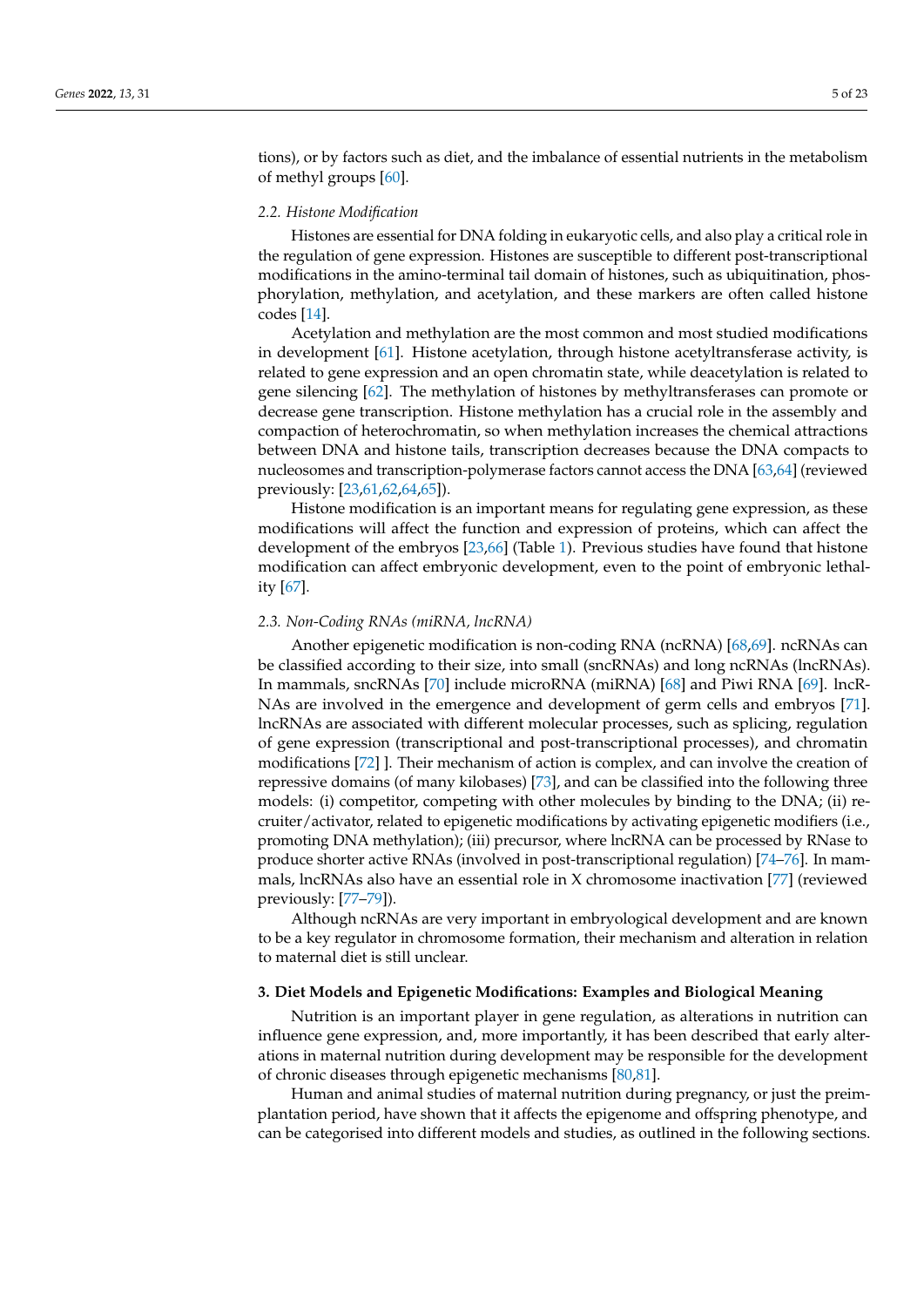#### *3.1. Dutch Famine*

The effects of the Dutch famine of 1944–1945, during World War II, when Amsterdam was occupied for a five-month period by the Nazis, has been the subject of numerous epidemiological studies. During the famine, adult women received a daily food ration of some 400–800 calories, regardless of their social class. Immediately after the occupation, food became plentiful again, rations increased to 2000 calories, and, since medical records were detailed, the effects of malnutrition at key periods of pregnancy could be investigated [\[32](#page-15-19)[,82](#page-17-18)[,83\]](#page-17-19). Studies showed that men and women conceived during the famine, and who experienced famine during early pregnancy, were at an increased risk of developing metabolic diseases, such as obesity or diabetes II, in adulthood. Moreover, limited nutrient intake in early pregnancy decreased the development of pancreatic β-cells, resulting in glucose intolerance later in life [\[84](#page-17-20)[,85\]](#page-17-21).

Thus, among other modifications, a reduction was found in DNA methylation in famine-exposed offspring compared to same-sex controls, on the promoter of the insulinlike growth factor 2 (*IGF2*) gene that modulates foetal development and growth [\[27,](#page-15-15)[29\]](#page-15-17), and is implicated in metabolic syndrome [\[29\]](#page-15-17). Apart from low birth weight and CVD, early exposure to famine also caused low lipoprotein levels in offspring [\[30](#page-15-24)[,31\]](#page-15-18). A recent study has shown an association between epigenetic changes in genes involved in the regulation of lipid metabolism and adipogenesis in offspring exposed to famine in early gestation [\[32\]](#page-15-19). Thus, the hypermethylated regions of the genes serine/threonine kinase Pim-3 (*PIM3* influences cell growth and energy metabolism [\[86\]](#page-17-22)), 6-phosphofructo-2-kinase/fructose-2,6-biphosphatase-3 promoter (*PFKFB3* is involved in glycolysis), and methyltransferase 8 (*METTL8* is involved in adipogenesis) affected the expression of these genes by an increase in DNA methylation, and contributed to the development of adverse metabolic profiles. Additionally, men born after exposure to famine in early gestation had a two-fold increase in the risk of developing schizophrenia, and decreased intracortical volumes and total brain volumes, suggesting that early brain development may be a risk factor for developing schizophrenia [\[87](#page-17-23)[,88\]](#page-17-24).

# *3.2. Seasonal Diets: The Gambian Example*

One example where seasonal diet affects offspring outcomes is in the rural economy in the African country the Gambia. This study distinguished a hungry/wet season (June– October) and a harvest/dry season (November–May). Epidemiological and longitudinal studies have suggested that there is a relationship between the timing of conception during the seasons and increased susceptibility to uterine growth restriction [\[89\]](#page-17-25), an increase in premature death, and the development of NCD and CVD in adulthood [\[90\]](#page-18-0).

One main objective of these studies was to find the underlying mechanisms, such as epigenetic regulation during the periconceptional period, that made these seasons change the health risk in adulthood. The modification of DNA methylation patterns has been associated with maternal diet during seasonal periods in the Gambia, since the foetal development period is sensitive to prenatal exposures, and drastic changes in DNA methylation can affect the reprogramming that occurs during embryogenesis [\[91](#page-18-1)[,92\]](#page-18-2). Studies on Gambian populations have shown that different seasons (affecting food availability) influence the DNA methylation of metastable epialleles (MEs), since DNA methylation relies on nutritional inputs of methyl donors (folate, choline, and betaine) and essential cofactors (B2, B6, and B12 vitamins), which could be influenced by rainy and dry seasons [\[93\]](#page-18-3). MEs are genomic loci; DNA methylation patterns are originated from all three germ layers (before gastrulation) of MEs in an individual, and are maintained in differentiated tissues [\[33,](#page-15-20)[93\]](#page-18-3). Therefore, the study of MEs provides a useful tool to identify the role of the periconceptional environment in the establishment of epigenetic changes, such as DNA methylation, in the offspring. Waterland et al. [\[33\]](#page-15-20) analysed BolA family member 3 (*BOLA3*), paired box 8 (PAX8), SLIT and NTRK-like family member 1 (*SLITRK1*), and zinc finger FYVE-type containing 28 (ZFYVE28) as MEs in peripheral blood, and found that in individuals conceived during the nutritionally challenged rainy season, DNA methylation in MEs was higher.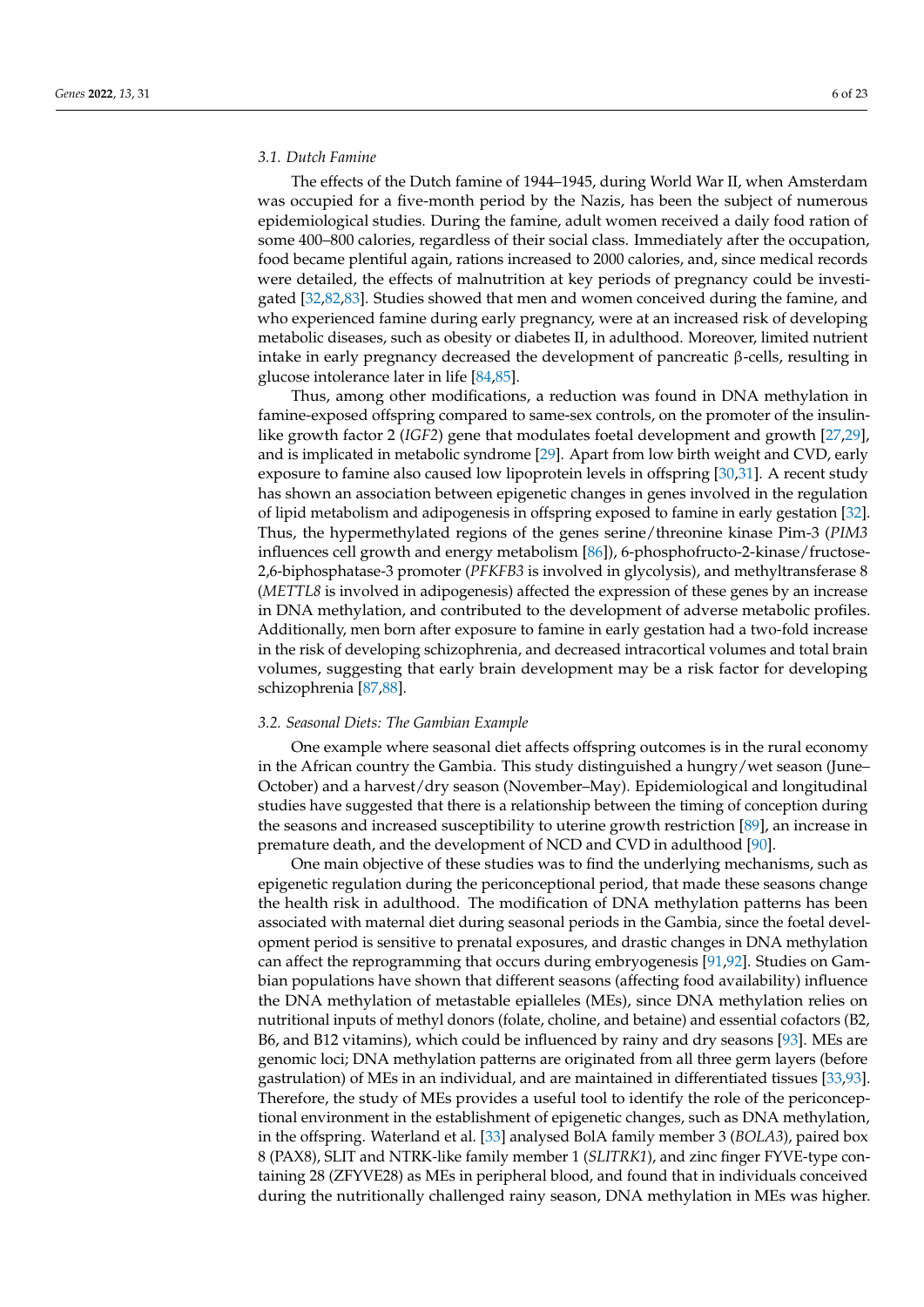These data suggest that periconceptual nutritional status may influence DNA methylation changes at MEs in the early stages of development (preimplantation period), and impact the offspring's health later in life [\[33\]](#page-15-20). Additionally, James et al. analysed one-carbon biomarkers in maternal plasma at the time of conception and 50 ME loci in their offspring's blood in a Gambian population. They observed increased ME methylation, higher plasma folate, vitamin B2, betaine, and cysteine, and lower plasma homocysteine in rainy season conceptions. These preliminary results suggest that rainy and dry seasons could influence infant DNA methylation [\[34](#page-15-21)[,94\]](#page-18-4). Some of these regions with altered methylations during the different seasonal periods, and their implication in the health of the offspring, have been closely related to one-carbon metabolism [\[93](#page-18-3)[,95\]](#page-18-5). However, studies of the Gambian seasonal diet have not yet found a direct association between specific epigenetic changes and a given disease.

## *3.3. Low-Protein Diets (LPD)*

Maternal malnutrition has been associated with the development of metabolic diseases in adult offspring, such as obesity, insulin resistance, and diabetes [\[13,](#page-15-1)[17,](#page-15-5)[35,](#page-15-22)[96\]](#page-18-6). However, the mechanisms underlying the development of metabolic diseases in offspring have not been fully elucidated. Epigenetic modifications have been implicated as contributory since the levels of proteins and some essential amino acids and methyl group donors may influence epigenetic regulation [\[97\]](#page-18-7). Maternal LPD has recognisable effects from the preimplantation period through to late lactation, affecting the phenotype of the offspring, and increasing the risk of developing CVD, neurological disease, and diabetes [\[13,](#page-15-1)[17,](#page-15-5)[24,](#page-15-12)[35,](#page-15-22)[36](#page-15-23)[,96](#page-18-6)[,98](#page-18-8)[–102\]](#page-18-9).

In a mouse model, male offspring from mothers exposed to an LPD (10% protein) during gestation and lactation had reduced body weight compared with controls, and exhibited a loss of methyl groups from CpGs in the promoter of the leptin gene in adipose cells, coincident with reduced levels of leptin mRNA [\[103\]](#page-18-10). Leptin is an appetite-regulating hormone, and controls body weight through food intake and energy expenditure. Therefore, the imbalance in leptin levels, caused by maternal LPD, suggests that these alterations could not prepare the individual for an environment with an excess of food, leading to an increased risk of obesity [\[103](#page-18-10)[,104\]](#page-18-11).

Another study exploring the epigenetic changes associated with maternal LPD was conducted in a pig model [\[36\]](#page-15-23). The mothers were fed LPD (6%) one month before fertilisation and during pregnancy. Here, the epigenetic regulation of glucose-6-phosphatase (*G6PC*), which has a crucial role in glucose regulation and the risk of hyperglycaemia, was studied. The study showed that the *G6PC* promoter was hypomethylated in male offspring, together with increased methylation of H3K4 in the *G6PC* promoter in the liver. Therefore, LPD during pregnancy caused activation of the *G6PC* gene in males, linked with the development of hyperglycaemia and diabetes in adulthood [\[36\]](#page-15-23). Similar offspring outcomes were shown in another study using LPD (9% protein) in a pregnant rat model. Here, the effect of LPD on glucose transporter 4 (*GLUT4*), involved in insulin tolerance in the skeletal muscle in the offspring, was investigated [\[37\]](#page-16-0). Histone H3 and H4 were acetylated and histone H3K4 was dimethylated in the *GLUT4* promoter region in female offspring, providing evidence that glucose metabolism may be adapted by epigenetic processes in LPD offspring in a sex-dependent manner. The resulting low expression of *GLUT4* is associated with metabolic syndrome and the development of type II diabetes.

In a further maternal mouse LPD model, the modification of histone acetylation and increased H3K9 methylation in the promoter domain of the cholesterol 7α-hydroxylase gene (*Cyp7a1*), which catabolizes the conversion of cholesterol to bile acids, was associated with decreased expression in the liver of male offspring [\[105\]](#page-18-12). Moreover, similar to previous studies in mice, decreased acetylation and increased methylation of histone H3K9 were reported, which regulates the *Cyp7a1* promoter, reducing expression and increasing the risk of metabolic diseases, including insulin resistance and raised cholesterol levels, in offspring [\[38\]](#page-16-23).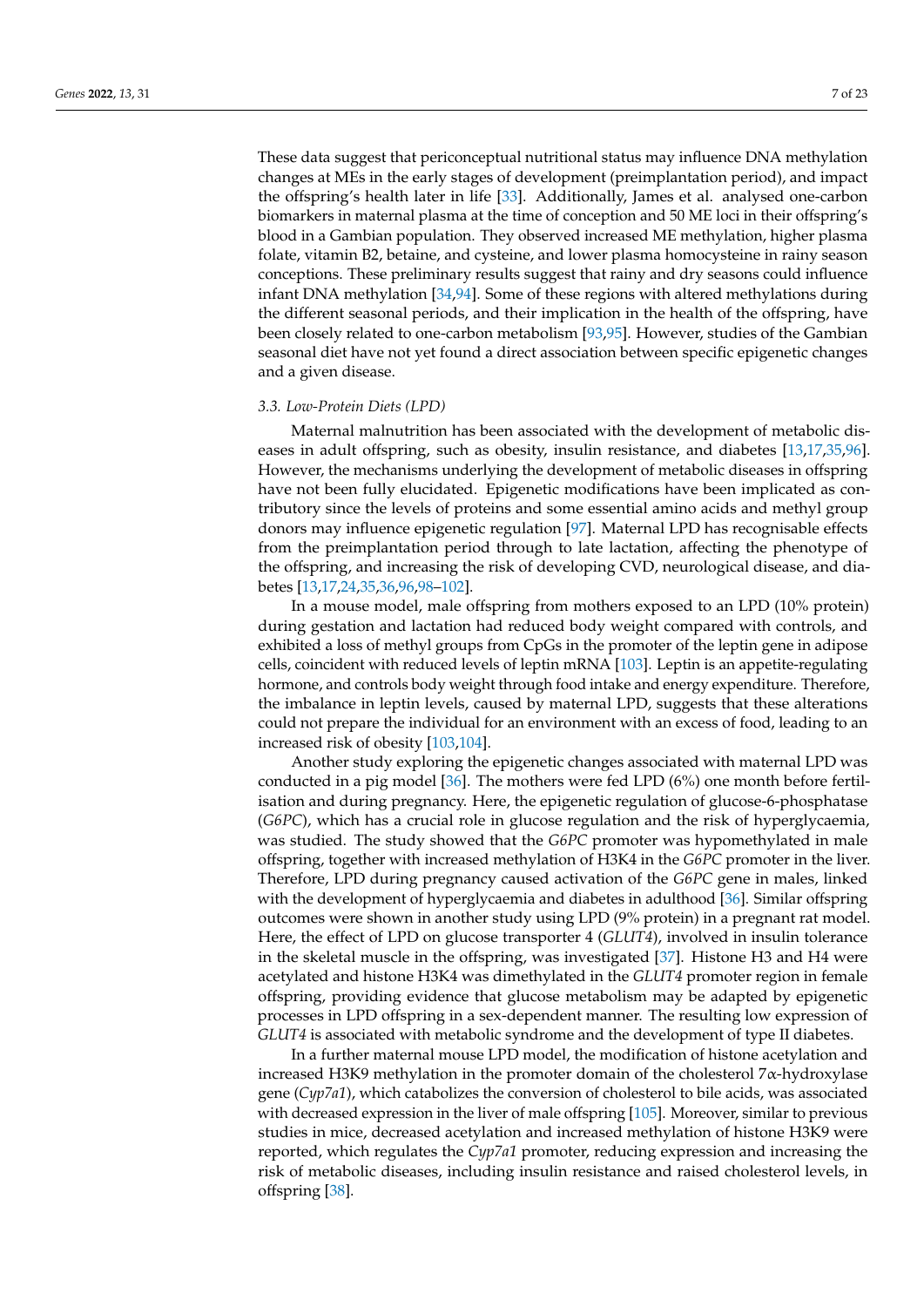In other studies using the pig LPD (6.5% protein) model during gestation, hepatic cytochrome C gene (*CYCS)* expression was increased in the liver, and was associated with increased methylation of specific CpG sites in the *CYCS* promoter in new-born LPD offspring [\[40\]](#page-16-2). *CYCS* expression is associated with mitochondrial energy metabolism and production, and with increased oxidative stress. A study of ewes born on a restricted maternal diet (LPD) obtained similar results, showing increased cytochrome C protein in the liver of LPD offspring, indicating increased mitochondrial activity [\[41\]](#page-16-3).

These varied examples of maternal LPD during gestation, across mammalian species, show how epigenetic changes, induced by certain dietary exposures, may be associated with the development of CVD, insulin resistance, eating disorders, obesity, and other metabolic diseases in offspring.

## *3.4. High-Fat Diets (HFD)*

Several studies have focused on the effect of excess maternal fat and caloric consumption on offspring epigenetic changes and disease risk, such as obesity. Obesity is a complex disease caused by different factors, including high-fat diets, stress, eating disorders, a sedentary lifestyle, and genetic factors. The increase in obesity is a major threat to health worldwide, regardless of gender and age. In both developed and developing countries, a change to a more sedentary lifestyle and the excess consumption of fatty foods have had a negative effect on population health [\[106\]](#page-18-13). Currently, approximately 36.5% of men and 38% of women worldwide are classified as obese [\[107\]](#page-18-14), and in the last twenty years, the prevalence of maternal obesity has increased alarmingly [\[108,](#page-18-15)[109\]](#page-18-16). Maternal HFD (and obesity) affects the embryo and foetus during gestation, causing changes at the epigenetic level during reprogramming, promoting the propensity of the embryo to develop diseases (such as insulin resistance), due to exposure to this environment in utero [\[110\]](#page-18-17). Some of the epigenetic modifications due to maternal HFD will be discussed. In vivo studies are valuable in identifying the link between maternal HFD and disease outcomes in offspring, as well as in determining the most vulnerable time point in development [\[111\]](#page-18-18).

During pregnancy, maternal obesity profoundly influences the risk of obesity and metabolic diseases in the offspring; for example, the offspring of mothers fed an HFD (45% fat) for 12 weeks showed a non-alcoholic steatohepatitis phenotype (most prominent in males) and altered methylation patterns (hypermethylation) in genes implicated in liver fibrosis and lipid accumulation, such as *Ephb2* (ephrin type-B receptor 2) and *Fgf21* (fibroblast growth factor 21), suggesting that epigenetic changes could favour the development of fatty liver disease in the offspring [\[42\]](#page-16-4). Similarly, and as mentioned above, leptin regulation is essential to prevent metabolic diseases. In a maternal HFD (60% fat) mouse model, hypermethylation at the promotor region of adiponectin (visceral fat) and leptin receptor genes (visceral fat and liver have a role in adipogenesis), and decreased DNA methylation at the promotor of the leptin gene, were reported in the adult offspring [\[112\]](#page-18-19). Indeed, in a mouse model, the offspring of mothers exposed to an HFD during pregnancy showed modifications in the methylation status of the adiponectin promoter region in the visceral fat, and changes in methylation in the leptin promoter region, suggesting that these epigenetic modifications may modulate adiponectin and leptin expression in the adipose tissue, potentially leading to a phenomenon similar to the metabolic syndrome [\[10,](#page-14-9)[43\]](#page-16-5).

Another study presented an association of epigenetic modifications in the *Pomc* (proopiomelanocortin—biomarker for obesity detection) promoters in female rats. The adult female offspring of HFD dams (60% fat) had increased body weight and blood leptin levels, and their weight gain was related to *Pomc* expression. The hypothalamic *Pomc* promoter region was hypermethylated in the offspring of HFD-fed mothers, showing a long-term effect on *Pomc* methylation programming [\[44\]](#page-16-6). Consistent with this notion, the offspring of female rats fed an HFD (34% fat) before and during gestation and lactation developed a metabolic syndrome-like phenotype and an altered *Pomc* promoter methylation pattern in the hypothalamus. However, the male offspring were more predisposed to alterations in the methylation patterns, and were the only offspring that showed hyper-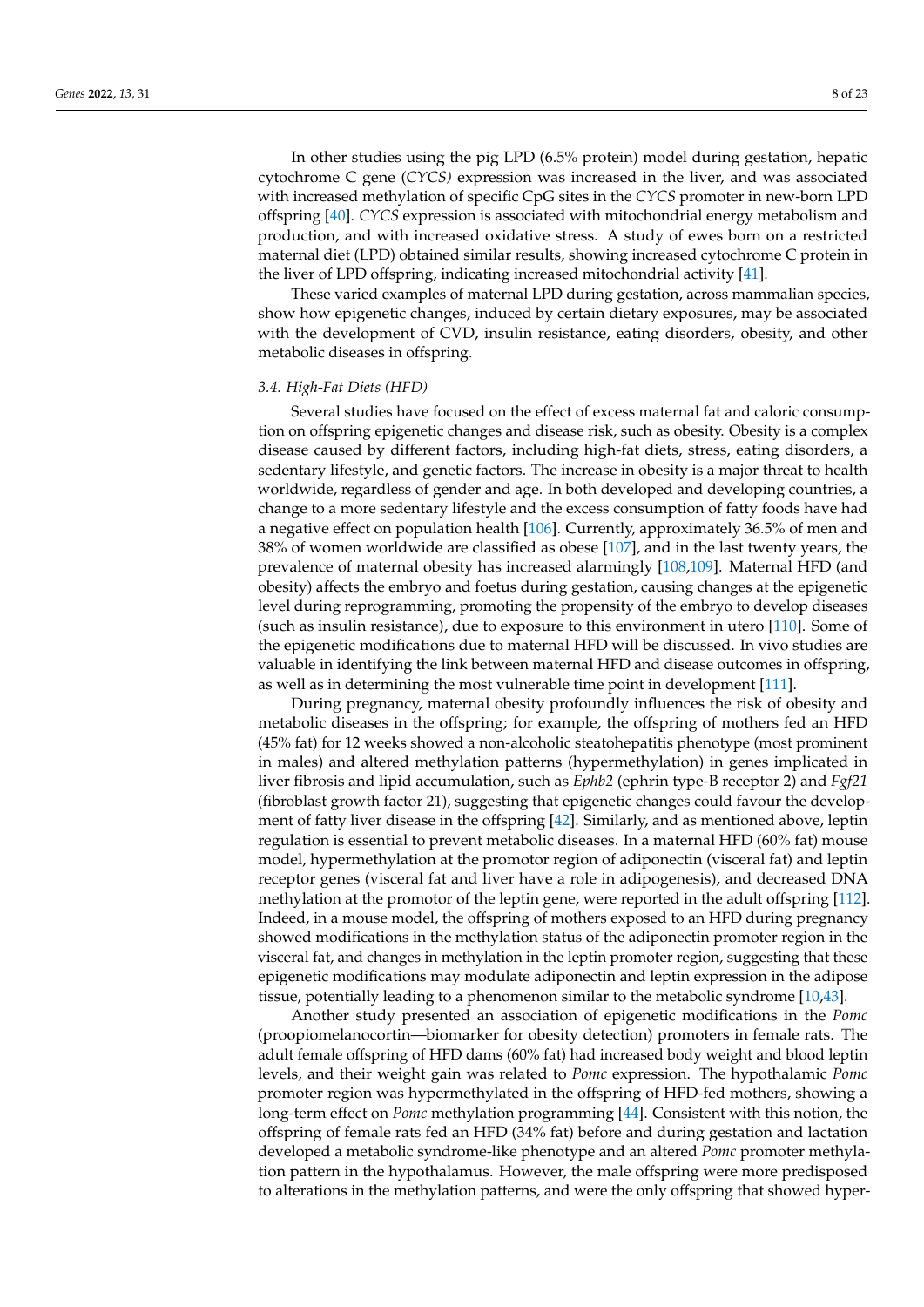methylation in different CpG islands and the promoter region of the *Agrp* (agouti-related peptide) gene in the hypothalamus [\[45\]](#page-16-7). Additionally, in humans, a study demonstrated that epigenetic changes, especially leukocyte methylation levels in the promoter region of the *Pomc* gene, may be associated with weight regain in obese men [\[46\]](#page-16-8). The biological significance of this hypermethylation is related to the dysregulation of leptin, leptin receptors, and the Agrp-Pomc system in the brain, and weight gain in offspring, which may lead to obesity later in life. Interestingly, another maternal over-feeding model, with Wistar rats fed an HFD (34% fat) during gestation and lactation, described changes in the gene expression and hypermethylation pattern of the insulin receptor (InsR) DNA promoter in the hypothalamus in a sex-specific manner, leading to a metabolic syndrome-like phenotype in the male offspring; however, lower methylation levels of *Pomc* were associated with weight loss [\[46\]](#page-16-8).

In a macaque maternal HFD (35% fat) model during gestation, the offspring exhibited hyperacetylation of the foetal hepatic tissue at H3K14, and increased H3K9 and H3K18 acetylation (not significant) [\[47\]](#page-16-9). These histone changes were related to an increase in the expression of offspring genes, including glutamic pyruvic transaminase 2 (*GPT2*, which is essential in the maintenance of obesity in the postnatal period) and retinol dehydrogenase 12 (*Rdh12* regulates feeding behaviour and adaptation to circadian rhythms). *Rdh12* is also related to the family of short-chain alcohol dehydrogenases [\[48\]](#page-16-24), so its deregulation could cause non-alcoholic fatty liver disease [\[49\]](#page-16-11). Additional findings in the foetal heart of non-human primate offspring, following maternal HFD and obesity during pregnancy, showed dysregulation in 80 miRNAs [\[51\]](#page-16-12) involved in the migration of the cardiac neural crest during development [\[113\]](#page-18-20).

A recent study using HFD (60%) during pregnancy and lactation in rats found that maternal HFD affects cannabinoid receptor 1 (*Cnr1*) expression and its underlying epigenetic status in the brain of offspring at early ages [\[20\]](#page-15-8). Gawlinski et al. found that *Crn1* mRNA decreased and miR-212-5p and CpG island methylation increased in the *CnIr1* promoter in the cortex of male offspring before adulthood. Interestingly, these authors found the opposite effect in the hippocampus of adolescent male offspring; the mRNA of the *Cnr1* increased, thus increasing its expression and, at the same time, decreasing the expression of miR-212-5p and the methylation of CpG islands in the gene promoter. The authors related these expression changes in the *Cnr1* to the coding of the CB1 receptor (related to depressive behaviour), and to the phenotype observed in the offspring, who presented a depressive-like phenotype [\[20\]](#page-15-8).

These examples show that maternal HFD during gestation produces changes in the offspring epigenome across different mechanisms and species, including primates, which increase the risk of developing diseases such as non-alcoholic fatty liver disease, diabetes, obesity, CVD, and other NCDs.

#### *3.5. One-Carbon Metabolism: Folic Acid Supplement Use*

One-carbon metabolism is related to pathways involved in the methylation of proteins, nucleic acids, and phospholipids, such as the pathway of folate and methionine, among others. The nutrients associated with one-carbon metabolism (riboflavin, folates, B12, among others) must be obtained from food because the body does not synthesize them. However, these nutrients are very important for the development of the gametes, embryos, and the health of the offspring later in life [\[114](#page-18-21)[–116\]](#page-19-0). Alterations in the uterine environment, such as changes in the maternal diet, can compromise one-carbon metabolism regulation, which can trigger endocrine and metabolic changes during development [\[117](#page-19-1)[,118\]](#page-19-2). Onecarbon metabolism covers a large number of metabolic pathways that supply methyl groups required for DNA methylation [\[119\]](#page-19-3). Methylation reactions are imparted during embryonic and foetal development; therefore, dietary deficiencies of certain nutrients associated with one-carbon metabolism (i.e., vitamin B6, vitamin C, folate, choline, etc.) can affect epigenetic processes in utero, leading to changes in methylation that may promote the development of diseases in the offspring later in life [\[120,](#page-19-4)[121\]](#page-19-5). In this review, we focus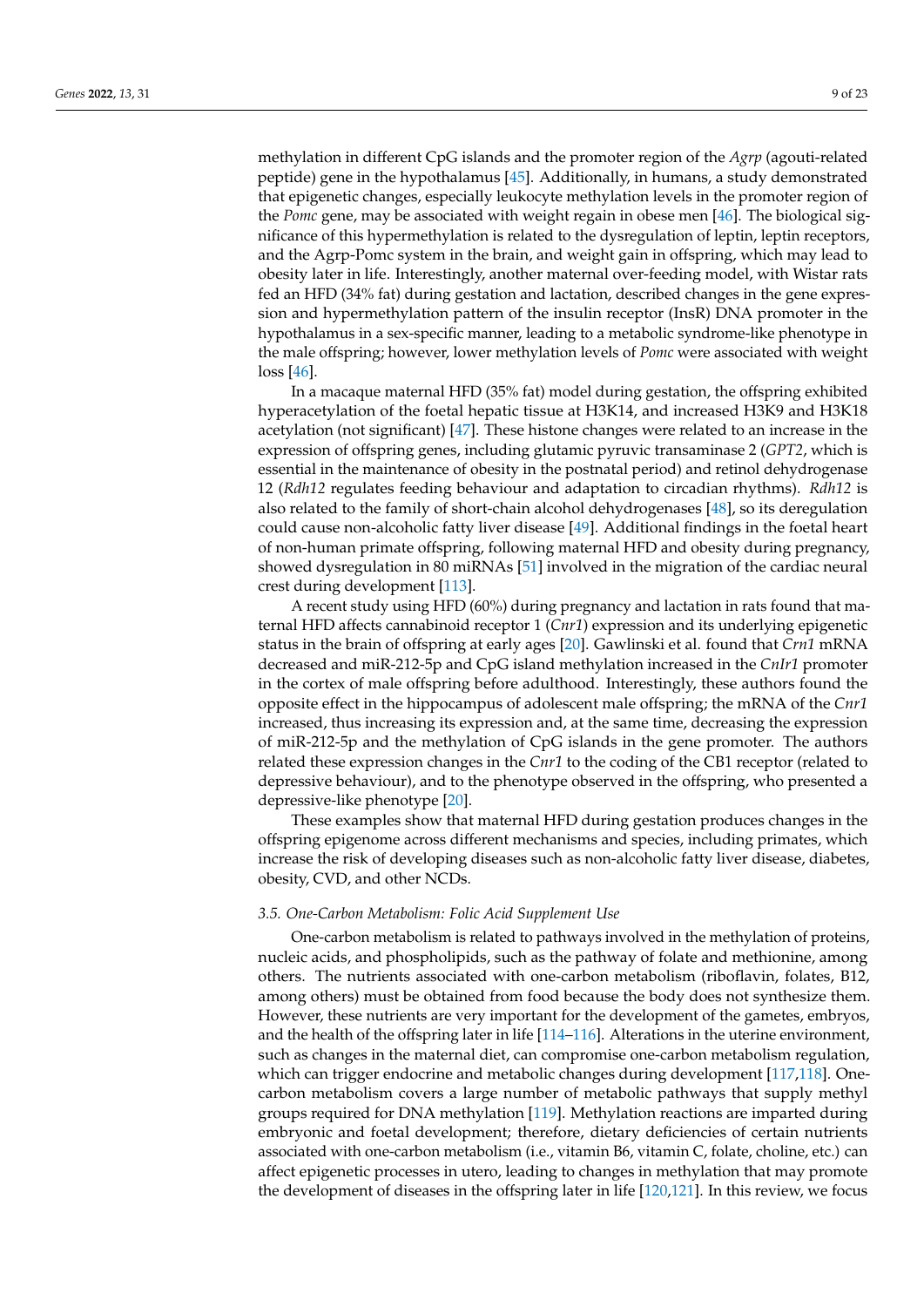our one-carbon metabolism discussion on the importance of folate in the maternal diet during the preimplantation period and gestation. One of the best-known examples is the absence of folates in the maternal diet during the first months of pregnancy, which can cause diseases during neural tube development in the foetus ("spina bifida") [\[122,](#page-19-6)[123\]](#page-19-7). Other studies in human cohorts found an association between folic acid supplementation during the periconception period and increased methylation in *IGF2* in the offspring [\[124\]](#page-19-8). DNA methylation during development is related to methyl donor groups obtained from one-carbon metabolism, so there are several associated studies [\[115,](#page-19-9)[119](#page-19-3)[,125](#page-19-10)[–130\]](#page-19-11).

In vivo studies of a rat diet comprising a maternal folic acid supplement used during pregnancy showed that nutrient imbalance produced global DNA hypermethylation in the cortex of the adult offspring [\[52\]](#page-16-13). These animals were analysed in behavioural tests, and a longer escape latency was observed compared to the controls. The cortex is associated with cognitive behaviour, decision making, and memory, so changes in the DNA methylation of this brain region can trigger brain disorders, such as Alzheimer's disease and bipolar disorder [\[53\]](#page-16-14). Folic acid supplement use (5 mg/day) during pregnancy in rats induced a significant reduction in DNA methylation in the mammary glands of adult offspring [\[54\]](#page-16-15). Surprisingly, these findings have been associated with an increased risk of breast cancer, so high folate levels during pregnancy and lactation are associated with an increased risk of breast cancer in offspring.

A mouse embryonic stem cell culture model has been used to determine the effects of restricted folate supplementation (0.5 mg/L folate) in early development, revealing hypomethylation of the long interspersed nuclear element-1 (LINE-1) promoter domain and increased expression of LINE-1, which is related to neural tube defects [\[55\]](#page-16-16). This change was associated with decreased transformation of stem cells into embryonic neural tissue, indicating neural tube defects.

The above examples of manipulating folic acid supplement use during pregnancy elucidate some of the epigenetic mechanisms that are regulated. An unbalanced folate diet can induce the development of neurological diseases, and even cancer, in offspring. However, more studies on the underlying mechanisms are needed to better understand folic acid supplementation.

A summary of all the examples revised in the different diet models mentioned above is shown in Table [1.](#page-3-0)

#### **4. From Preimplantation Period to Development: Epigenetics and Thrifty Genes**

Nutrient accessibility during pregnancy affects crucial events, such as cell growth and division, that are necessary for optimal gametogenesis and embryo development [\[131](#page-19-12)[,132\]](#page-19-13). One of the periods on which we would like to place special emphasis, and in accordance with the premises of the DOHaD hypothesis, is the preimplantation period. The preimplantation period encompasses all the morphological, structural, and epigenetic (mainly DNA methylation and histone modifications) enhancements and remodelling that occur in the embryo until just before implantation in the uterus [\[133\]](#page-19-14). This is a very short period, but is highly vulnerable to changes in the environment, in which epigenetic modifications can affect gene expression in the developing embryo, which can lead to health defects in adult life; for example, it has been shown that dietary changes during the preimplantation period alone (especially in murine models) can lead to neurological pathologies, NCD, and CVD in the offspring during adulthood [\[13,](#page-15-1)[131](#page-19-12)[,134](#page-19-15)[,135\]](#page-19-16). One possible explanation for these events is the thrifty gene hypothesis. This hypothesis was proposed by the geneticist James Neel in 1962, its premise being the study of diabetes and the genes that promote its expression [\[136\]](#page-19-17). This hypothesis refers to hunter-gatherer populations, in which the predisposition of these genes allowed them to accumulate fat more efficiently during periods of greater nutrient abundance. Thus, the hypothesis proposes that the expression of certain genes, whilst increasing disease susceptibility in later life, may have, historically, been advantageous in periods of famine or lack of nutrients, but today, the expression of these gene may be detrimental [\[136](#page-19-17)[–138\]](#page-19-18). Over the years, some authors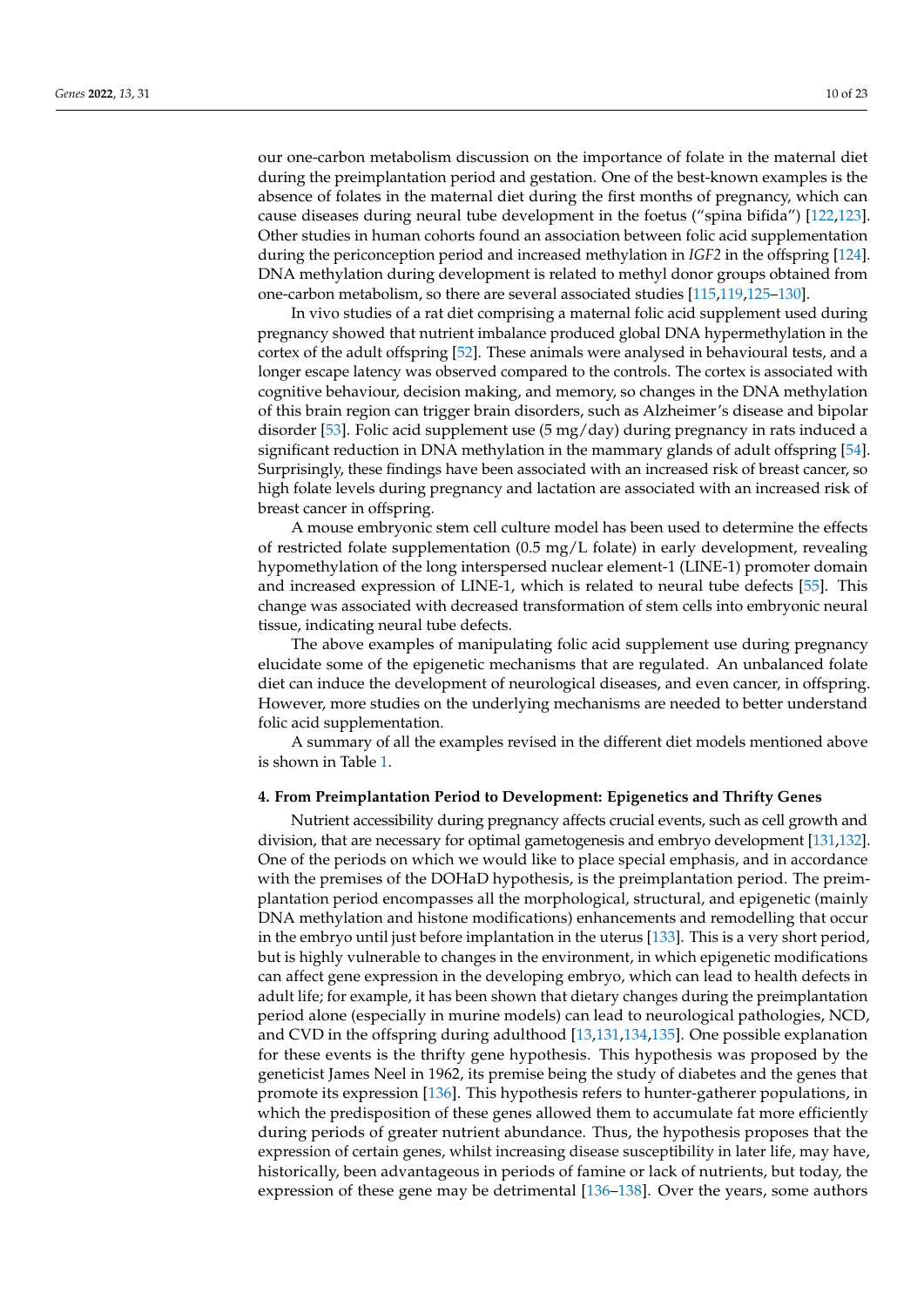have proposed some candidate thrifty genes. However, we have found that few have linked these changes to maternal diet [\[139\]](#page-19-19).

One of the basic units of cellular protein translation and cellular growth is the ribosome, and it has been shown that rDNA can be activated by epigenetic mechanisms [\[140,](#page-19-20)[141\]](#page-20-0); for instance, the transcription of rDNA can be silenced by hypermethylation of the rDNA promoter, induced by environmental conditions [\[140\]](#page-19-20). Through hypermethylation of the rDNA promoter, rDNA transcription can be silenced, so if the environmental conditions to which the mother is exposed can affect epigenetic regulation, they may also affect rDNA expression for development [\[142\]](#page-20-1). Ribosomal RNA expression is sensitive to maternal diet, and, using the mouse LPD model, it was shown that poor diet during the preimplantation period was sufficient to activate a lifetime pattern of enhanced rRNA expression, only when the dietary restriction was lifted during either the foetal or adult stages, reflecting a thrifty phenotype response [\[142\]](#page-20-1). A similar effect in response to gestational HFD on epigenetic changes in rRNA expression has been reported [\[143\]](#page-20-2). A more recent study has proposed the phosphatase and tensin Homolog (PTEN) as a possible thrifty gene that undergoes epigenetic modifications related to maternal diet. However, the epigenetic regulations involved that affect PTEN expression/silencing have not yet been found [\[139\]](#page-19-19).

Therefore, we consider that the study and identification of affected genes by maternal diet models could be of great interest Thus, epigenetic changes that can occur in these genes during the preimplantation period can lead to the phenotype of the offspring being altered.

# **5. ART and Epigenetic Modifications**

ART includes a range of techniques, such as superovulation, sperm capacitation, intrauterine insemination (IUI), intracytoplasmic sperm injection (ICSI), in vitro fertilization (IVF) and culture, cryopreservation, and embryo transfer for infertility treatment in humans and the production of transgenic farm animals [\[144](#page-20-3)[,145\]](#page-20-4). ART treatment can interfere with epigenetic changes, particularly DNA methylation [\[146\]](#page-20-5), starting from the preimplantation period in humans and animals [\[147,](#page-20-6)[148\]](#page-20-7), affecting early embryogenesis and offspring health [\[149–](#page-20-8)[151\]](#page-20-9). The procedures implemented during ART treatment, such as ovarian stimulation using hormones, the in vitro maturation of oocytes and preimplantation embryos, and the use of ICSI and embryo cryopreservation, expose the embryo to environmental conditions that differ from those in spontaneous fertilization and embryogenesis, and which may alter the normal epigenetic mechanisms [\[149,](#page-20-8)[152\]](#page-20-10).

#### *5.1. Human Studies*

DNA methylation, following ART, has been investigated at different stages of development. Genome-wide DNA methylation profiling in cord blood and placenta revealed differences in the methylation status between ART and spontaneous conceiving populations at certain CpG sites [\[153–](#page-20-11)[156\]](#page-20-12). In ICSI-manipulated oocytes, this can include an abnormal methylation status at imprinted genes at differentially methylated region 1 (DMR1), H19 DMR, and PEG1 DMR [\[157\]](#page-20-13). Following ICSI treatment, day 3 embryos also showed aberrant methylation patterns at the same imprinted loci [\[158\]](#page-20-14). The aberrant methylation pattern of these DMRs is linked to imprinting disorders, such as Silver–Russell syndrome (SRS) and Beckwith–Weidemann syndrome (BWS) [\[159–](#page-20-15)[163\]](#page-20-16). All the BWS patients conceived via ART had DNA methylation errors at H19/Igf2 IG DMR and/or KCNQ10T1:TSS DMR, and the DNA methylation error rates were significantly higher when compared to the spontaneously conceived BWS patients (100% versus 43.6% DNA methylation error rates, respectively) [\[151\]](#page-20-9). Interestingly, the DNA methylation levels of H19/Igf2 DMR and KCNQ10T1 DMR were significantly lower in the placentas of IVF/ICSI patients compared to the spontaneously conceived patients [\[164\]](#page-20-17). However, no differences in DNA methylation levels were reported between IVF and the spontaneous controls at individual CpG sites and entire DMRs of KvDMR1 in cord blood and placental villi, as well as PEG10 in placental villi [\[165\]](#page-21-0). These findings suggest that certain epigenetic variations in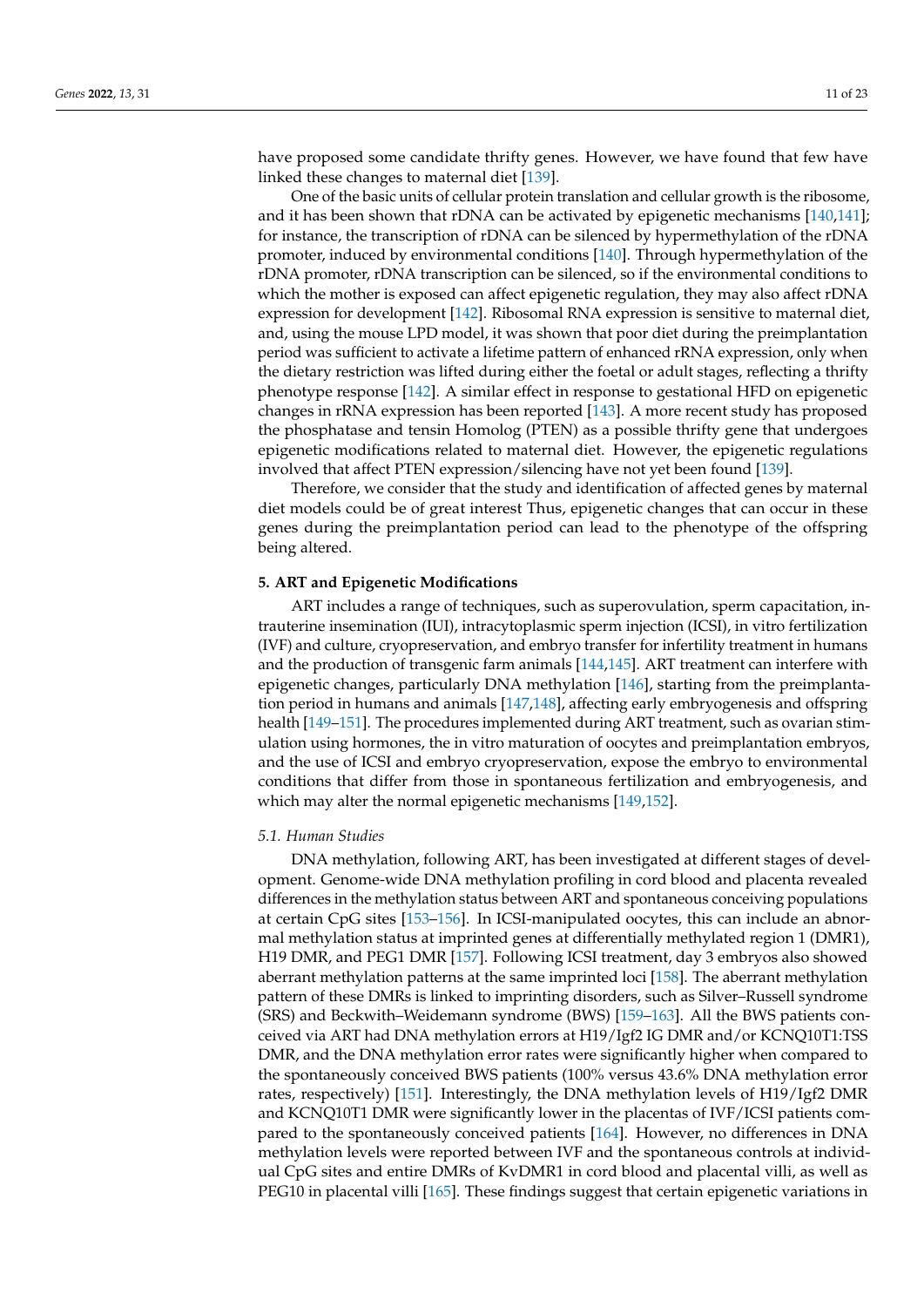ART-conceived embryos may resolve throughout development, whereas others do not, and might associate with offspring outcomes. To further support this hypothesis, a positive correlation was observed between the DNA methylation of ERVFRD-1 and placental weight, as well as ERVFRD-1 and SNURF with birth weight, whereas the epigenetic variations at birth, as a consequence of ART, were largely resolved by adulthood [\[164](#page-20-17)[,166\]](#page-21-1). Moreover, the epigenetic changes at certain genes and the transmission to offspring might be tissue-specific [\[164](#page-20-17)[,165\]](#page-21-0); for example, the differences in methylation levels between ART and spontaneous conceptions for the H19/Igf2 and KCNQ1OT1 DMRs observed in the placenta were absent in the cord blood [\[164\]](#page-20-17).

## *5.2. Animal Studies*

Animal studies provide more insight into the prenatal period to help understand the origin and flow of epigenetic changes. The profiling of DNA methylation levels in mouse embryonic cells, blastocysts, the placenta, and the foetus displayed differences between ART and the controls [\[152,](#page-20-10)[167–](#page-21-2)[169\]](#page-21-3). Similarly to humans, some epigenetic alterations at certain genes among the ART population arise during the periconception and preimplantation period, and can be maintained throughout pregnancy. Aberrant methylation patterns at certain CpG sites of the Igf2/H19 imprinting control region (ICR) are observed in the IVF mouse embryonic stem cells (ESCs), placenta, foetal brain, and liver tissues of certain mouse strains [\[170,](#page-21-4)[171\]](#page-21-5). Differences in methylation status at the H19 ICR were also reported in ART blastocysts, embryos, aorta, and placental tissues [\[149,](#page-20-8)[172\]](#page-21-6). Nevertheless, the presence of alterations might also differ among the crossed strains [\[150,](#page-20-18)[171,](#page-21-5)[173\]](#page-21-7). A reduction in methylation for KvDMR1 and *KCNQ1OT1* was observed in the ART placentas compared to the controls, whereas no difference was observed in the foetal brain and liver tissues [\[150](#page-20-18)[,152](#page-20-10)[,171](#page-21-5)[,172\]](#page-21-6). Other examples are the small nuclear ribonucleoprotein polypeptide N *(Snrpn),* PEG1 and PEG3 ICRs that showed an altered methylation status in certain tissues, whereas no difference was observed in others [\[150,](#page-20-18)[171,](#page-21-5)[172,](#page-21-6)[174\]](#page-21-8). Altogether, these alterations can be correlated to the aberrant expression levels of the relative genes, blastocyst maturity, and foetal development, and the imprinting disorders observed among ART offspring [\[149](#page-20-8)[,152\]](#page-20-10). Moreover, the alterations in the methylation levels of SCAP/SCREPF1-2 in the lungs and the promoter of the endothelial nitric oxide synthase (eNOS) gene in the aortic and vascular tissue implicate the role of epigenetic alterations as a basis for the cardiovascular and respiratory dysfunction observed among ART-conceived offspring [\[167](#page-21-2)[,174–](#page-21-8)[176\]](#page-21-9).

Whether these epigenetic changes are due to the underlying subfertility or to the ART treatment in humans warrants further investigation, yet similar datasets from animal models suggest that the effect of ART cannot be ignored; for example, ART was associated with alterations in DNA methylation in embryos at H19 and PEG 1 DMRs in both human and animal models [\[158](#page-20-14)[,172\]](#page-21-6). In placentas, an alteration in the *KCNQ1OT1* methylation status was associated with ART in human and animal models [\[164](#page-20-17)[,171\]](#page-21-5), whereas the outcomes on KvDMR1 and PEG10 ICR were inconsistent between humans and animals [\[150,](#page-20-18)[165\]](#page-21-0). Besides, differences in methylation patterns have also been reported between different ART procedures [\[149,](#page-20-8)[152,](#page-20-10)[164,](#page-20-17)[168\]](#page-21-10), which emphasizes the effect of ART manipulation on the epigenetic profile and subsequent disease risk

#### **6. Diet and ART Outcomes**

In the sub-fertile population, diet has been related to fertility [\[177](#page-21-11)[,178\]](#page-21-12) and implicated in the intermediate ART outcomes, such as fertilization rate [\[179\]](#page-21-13) and embryo yield [\[180\]](#page-21-14), as well as clinical outcomes, including, importantly, pregnancy [\[181\]](#page-21-15) and live birth rates [\[179\]](#page-21-13). Adherence to a healthy dietary pattern increased the number of mature oocytes [\[181,](#page-21-15)[182\]](#page-21-16). Higher fertility and implantation rates were associated with the Iranian traditional medicine (ITM)-based diet and "pro-fertility" diet, respectively [\[181,](#page-21-15)[183\]](#page-21-17). Increased embryo yield was observed with higher adherence towards the Mediterranean and ITM-based diets [\[180](#page-21-14)[,181\]](#page-21-15). The chance of pregnancy was also improved with increased adherence to the "pro-fertility",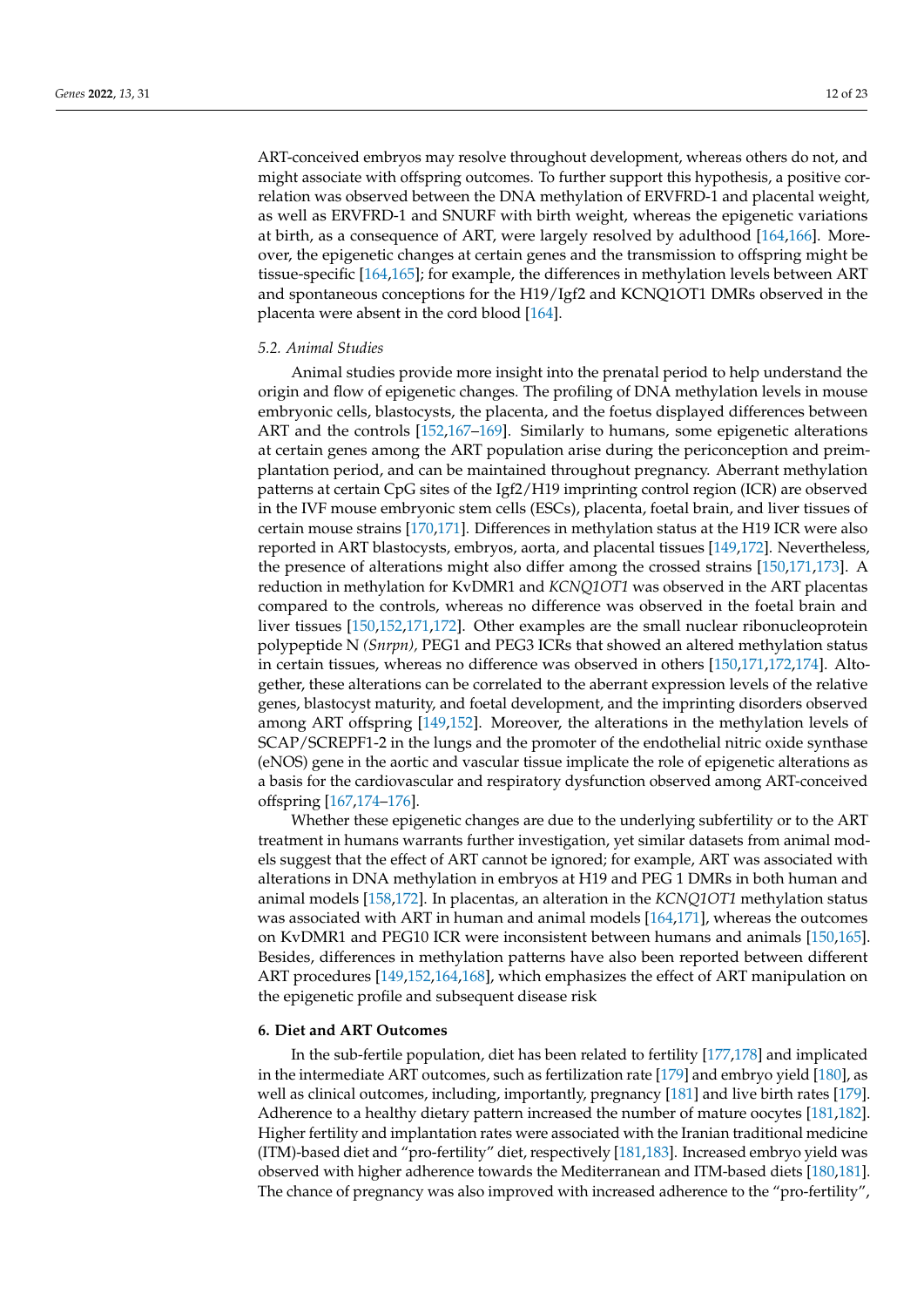Mediterranean and ITM-based diets [\[181](#page-21-15)[,183–](#page-21-17)[185\]](#page-21-18). Furthermore, Twigt et al. reported an association between the chance of ongoing pregnancy and higher preconception dietary risk scores [\[186\]](#page-21-19). Besides, the rate of live birth was also improved by healthy dietary behaviours in women [\[179,](#page-21-13)[183,](#page-21-17)[187\]](#page-22-0). In contrast, unhealthy dietary behaviour was linked to a lower mature oocyte count, embryo quality, pregnancy chance, and live birth rate in human and mouse models [\[182](#page-21-16)[,188](#page-22-1)[,189\]](#page-22-2). Moreover, Li et al. investigated the effect of antioxidant intake, and showed improvements in the oocyte yield and live birth rate, which were dependent on the source and type of antioxidant [\[190\]](#page-22-3).

A diet–epigenetic–ART connection might, in part, explain the ART outcomes observed, yet studies investigating this connection are limited [\[172](#page-21-6)[,191\]](#page-22-4); for example, a healthy and balanced maternal diet could, through correcting the epigenetic alterations caused by ART, modify the corresponding outcomes [\[172](#page-21-6)[,192\]](#page-22-5). On the other hand, an unbalanced diet (i.e., HFD diets) may pose epigenetic alterations that might not be observed otherwise [\[193\]](#page-22-6). A suggested mechanism behind this connection can be related to the effect of diet on the molecular interactions and biomarker levels within the body, which can induce epigenetic alterations; for example, improved pregnancy and live birth rates were associated with folate intake, which was also observed with adherence to the Mediterranean diet, which showed an association with the folate and vitamin B6 levels [\[179](#page-21-13)[,184](#page-21-20)[,185\]](#page-21-18). Subsequently, Rahimi et al. showed that DNA methylation defects induced by ART were partially restored with moderate folic acid supplementation in a mouse embryo and placenta [\[172\]](#page-21-6). In terms of phenotypic changes, moderate folic acid supplementation reduced the number of embryos with developmental delays, associated with ART treatment [\[172\]](#page-21-6), which can further affect the disease risk in offspring [\[194](#page-22-7)[,195\]](#page-22-8).

#### **7. Conclusions**

Maternal diet could induce metabolic and physiological changes in offspring through epigenetic modifications. The altered epigenetic regulation of genes is associated with increased predisposition to disease later in life. Despite the advances in sequencing, there are still many mechanisms that need to be studied to understand the exact contributions of developmentally induced epigenetic markers and their effect on the risk of disease development. Understanding the relationship between maternal diet during pregnancy, epigenetic markers, and disease development may allow the discovery of therapeutic targets for the prevention and treatment of NCDs.

There is now great interest in understanding the environmental basis affecting epigenetic modifications that may be the origin of diseases in offspring. In humans, we have mentioned examples of epidemiological and ART-associated studies that could be used to understand the origins of some diseases or syndromes. However, animal studies are more flexible and controlled, as defined conditions can provide us with more information on the environmental effect during embryonic development and the outcome of the offspring in a shorter time, and, interestingly, we found that in both the natural condition and ART, maternal diet influences the offspring outcomes (Figure [1\)](#page-13-0).

Moreover, the theory of thrifty genes provides an interesting area to understand the epigenetic regulation during the preimplantation period. For this reason, we consider that the study of these genes during early development can be crucial to understand the effect of maternal diet on epigenetic modifications.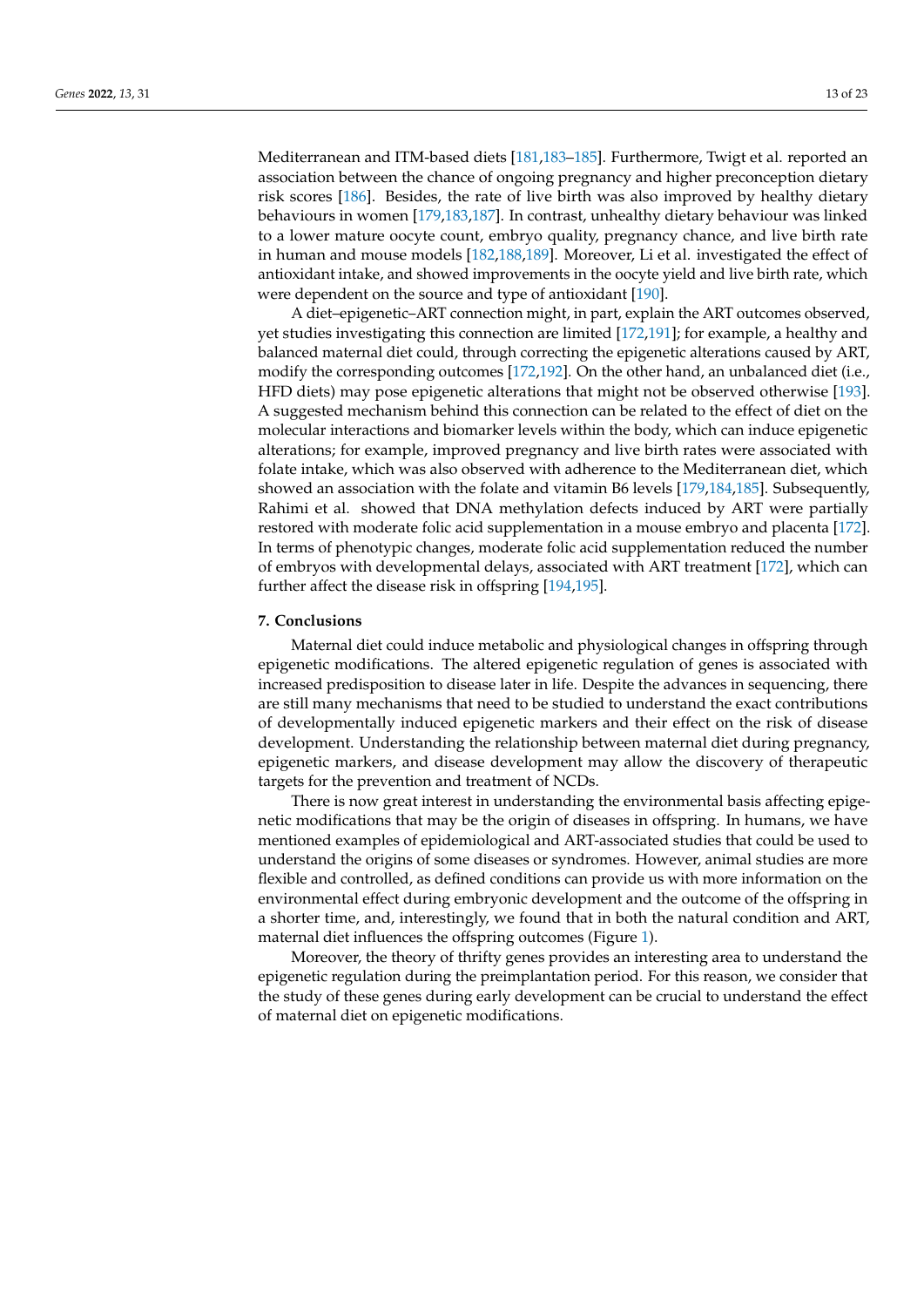<span id="page-13-0"></span>

**Figure 1.** Maternal exposure to environmental factors, diet changes, genetic background, and other **Figure 1.** Maternal exposure to environmental factors, diet changes, genetic background, and other parameters such as lifestyle, can affect the development of the foetus from the first stages of pregnancy and compromise the health of the offspring later in life.

**Author Contributions:** Conceptualisation and writing—original draft preparation, I.P.-S.; writing— **Author Contributions:** Conceptualisation and writing—original draft preparation, I.P.-S.; writing review and editing, B.H., D.A.O., R.P.M.S.-T. and S.W.-M. All authors have read and agreed to the published version of the manuscript.

**Funding:** This review has received funding from the European Union's Horizon 2020 research and **Funding:** This review has received funding from the European Union's Horizon 2020 research and innovation program under the Marie Skłodowska-Curie grant agreement No. 812660 (DohART-NET) and under Colciencias doctoral scholarship (convocatoria 646-Doctorados en el exterior) and Newton-Caldas Fund scholarship (convenio 334 of 2015).

**Institutional Review Board Statement:** Not applicable.

**Informed Consent Statement:** Not applicable.

**Data Availability Statement:** Not applicable.

**Acknowledgments:** We would like to thank Tom P Fleming for his comments and for improving the manuscript.

**Conflicts of Interest:** The authors declare no conflict of interest.

## **Abbreviations**

| Agrp   | Agouti-related peptide                                       |
|--------|--------------------------------------------------------------|
| ART    | Assisted reproductive technology                             |
| BOLA3  | BolA family member 3                                         |
| BWS    | Beckwith–Weidemann syndrome                                  |
| CpG    | Cytosine nucleotide phosphate bonded to a guanine nucleotide |
| Cnr1   | Cannabinoid receptor 1                                       |
| CVD    | Cardiovascular diseases                                      |
| CYCS   | Cytochrome C gene                                            |
| Cvp7a1 | Hepatic cholesterol $7\alpha$ -hydroxylase                   |
|        |                                                              |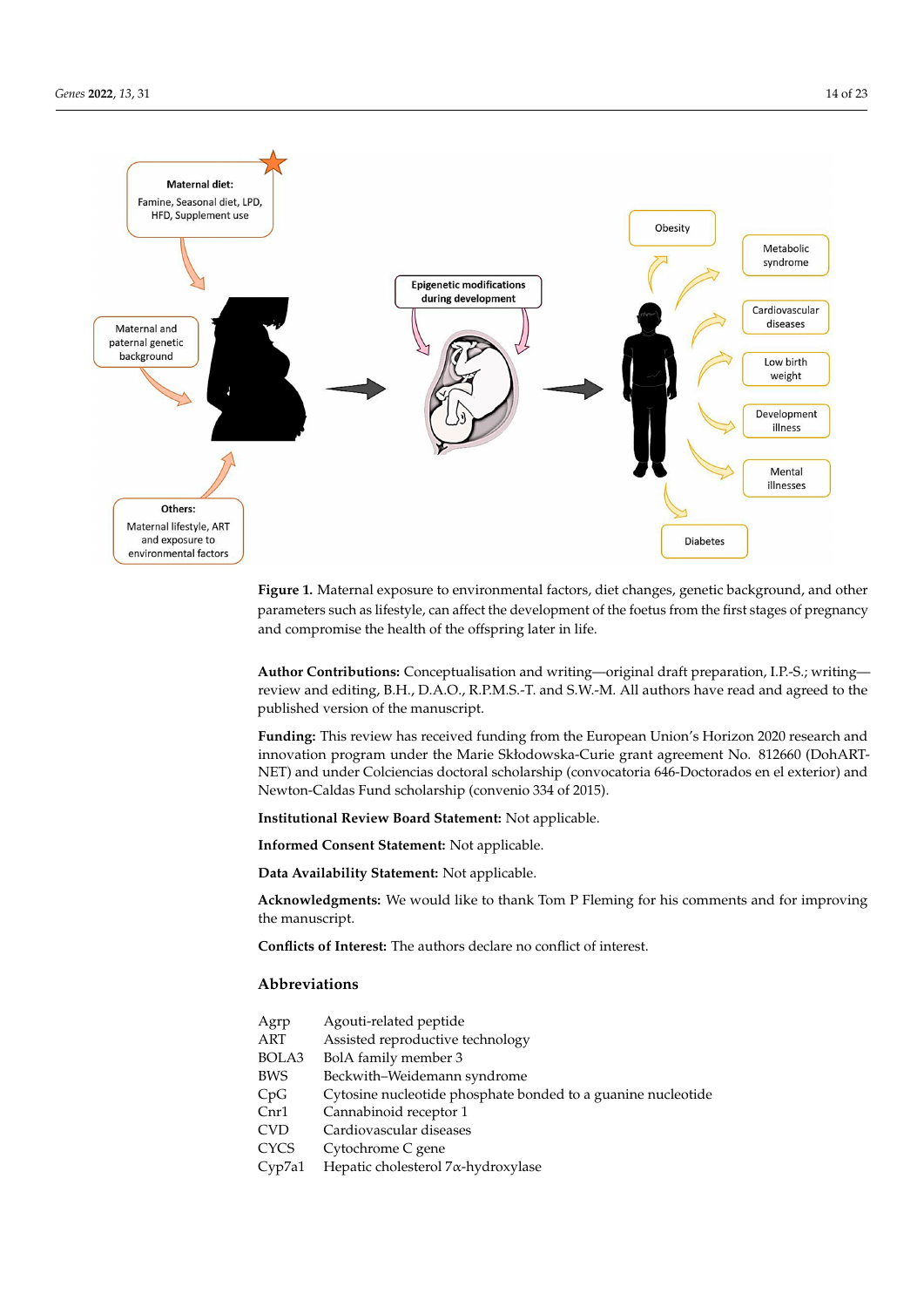| <b>DMR</b>       | Differentially methylated region                      |  |
|------------------|-------------------------------------------------------|--|
| <b>DNMTs</b>     | DNA methyltransferases                                |  |
| <b>DOHaD</b>     | Developmental origins of health and disease           |  |
| <b>ESC</b>       | Embryonic stem cell                                   |  |
| Ephb2            | Ephrin type-B receptor 2                              |  |
| eNOS             | Endothelial nitric oxide synthase                     |  |
| Fgf21            | Fibroblast growth factor 21                           |  |
| G6PC             | Glucose-6-phosphatase                                 |  |
| GLUT4            | Glucose transporter 4                                 |  |
| GPT2             | Glutamic pyruvic transaminase 2                       |  |
| H3K4             | Histone H <sub>3</sub> and H <sub>4</sub>             |  |
| <b>HFD</b>       | High-fat diet                                         |  |
| <b>ICR</b>       | Imprinting control region                             |  |
| ICSI             | Intracytoplasmic sperm injection                      |  |
| IGF <sub>2</sub> | Insulin-like growth factor 2                          |  |
| InsR             | Insulin receptor                                      |  |
| <b>ITM</b>       | Iranian traditional medicine                          |  |
| IUI              | Intrauterine insemination                             |  |
| <b>IVF</b>       | In vitro fertilization                                |  |
| LINE-1           | Long interspersed nucleotide element-1                |  |
| <b>lncRNAs</b>   | Long ncRNAs                                           |  |
| <b>LPD</b>       | Low-protein diet                                      |  |
| МE               | Metastable epialleles                                 |  |
| METTL8           | Methyltransferase 8                                   |  |
| <b>NCD</b>       | Non-communicable diseases                             |  |
| ncRNAs           | Non-coding RNAs                                       |  |
| PAX8             | Paired box 8                                          |  |
| <b>PDR</b>       | Preconception dietary risk                            |  |
| PFKFB3           | 6-phosphofructo-2-kinase/fructose-2,6-biphosphatase 3 |  |
| PIM <sub>3</sub> | serine/threonine kinase Pim-3                         |  |
| Pomc             | Proopiomelanocortin                                   |  |
| <b>PTEN</b>      | Phosphatase and tensin homolog                        |  |
| RDH12            | Retinol dehydrogenase 12                              |  |

# **References**

- <span id="page-14-0"></span>1. Stanaway, J.D.; Afshin, A.; Gakidou, E.; Lim, S.S.; Abate, D.; Abate, K.H.; Abbafati, C.; Abbasi, N.; Abbastabar, H.; Abd-Allah, F.; et al. Global, Regional, and National Comparative Risk Assessment of 84 Behavioural, Environmental and Occupational, and Metabolic Risks or Clusters of Risks for 195 Countries and Territories, 1990–2017: A Systematic Analysis for the Global Burden of Disease Study 2017. *Lancet* **2018**, *392*, 1923–1994. [\[CrossRef\]](http://doi.org/10.1016/S0140-6736(18)32225-6)
- <span id="page-14-1"></span>2. Bateson, P. Fetal experience and good adult design. *Int. J. Epidemiol.* **2001**, *30*, 928–934. [\[CrossRef\]](http://doi.org/10.1093/ije/30.5.928) [\[PubMed\]](http://www.ncbi.nlm.nih.gov/pubmed/11689495)
- <span id="page-14-2"></span>3. Barker, D.J.P. The origins of the developmental origins theory. *J. Intern. Med.* **2007**, *261*, 412–417. [\[CrossRef\]](http://doi.org/10.1111/j.1365-2796.2007.01809.x)
- <span id="page-14-3"></span>4. Lin, Y.-J. Metabolic syndrome in children and adolescents born premature and small-for-gestational age: A scenario of Developmental Origins of Health and Disease (DOHaD). *Pediatr. Neonatol.* **2018**, *59*, 109–110. [\[CrossRef\]](http://doi.org/10.1016/j.pedneo.2018.02.009) [\[PubMed\]](http://www.ncbi.nlm.nih.gov/pubmed/29555173)
- <span id="page-14-4"></span>5. Barker, D.; Osmond, C.; Winter, P.; Margetts, B.; Simmonds, S. Weight in Infancy and Death from Ischaemic Heart Disease. *Lancet* **1989**, *334*, 577–580. [\[CrossRef\]](http://doi.org/10.1016/S0140-6736(89)90710-1)
- <span id="page-14-5"></span>6. Limesand, S.W.; Thornburg, K.L.; Harding, J.E. 30th anniversary for the developmental origins of endocrinology. *J. Endocrinol.* **2019**, *242*, E1–E4. [\[CrossRef\]](http://doi.org/10.1530/JOE-19-0227)
- <span id="page-14-6"></span>7. Blackmore, H.L.; Ozanne, S.E. Maternal diet-induced obesity and offspring cardiovascular health. *J. Dev. Orig. Health Dis.* **2013**, *4*, 338–347. [\[CrossRef\]](http://doi.org/10.1017/S2040174412000761)
- <span id="page-14-7"></span>8. Bianco-Miotto, T.; Craig, J.M.; Gasser, Y.P.; Van Dijk, S.J.; Ozanne, S.E. Epigenetics and DOHaD: From basics to birth and beyond. *J. Dev. Orig. Health Dis.* **2017**, *8*, 513–519. [\[CrossRef\]](http://doi.org/10.1017/S2040174417000733)
- <span id="page-14-8"></span>9. Ramírez-Alarcón, K.; Sánchez-Agurto, A.; Lamperti, L.; Martorell, M. Epigenetics, Maternal Diet and Metabolic Programming. *Open Biol. J.* **2019**, *7*, 45–51. [\[CrossRef\]](http://doi.org/10.2174/1874196701907010045)
- <span id="page-14-9"></span>10. Masuyama, H.; Hiramatsu, Y. Effects of a High-Fat Diet Exposure in Utero on the Metabolic Syndrome-Like Phenomenon in Mouse Offspring through Epigenetic Changes in Adipocytokine Gene Expression. *Endocrinology* **2012**, *153*, 2823–2830. [\[CrossRef\]](http://doi.org/10.1210/en.2011-2161)
- <span id="page-14-10"></span>11. Yamada, L.; Chong, S. Epigenetic studies in Developmental Origins of Health and Disease: Pitfalls and key considerations for study design and interpretation. *J. Dev. Orig. Health Dis.* **2017**, *8*, 30–43. [\[CrossRef\]](http://doi.org/10.1017/S2040174416000507)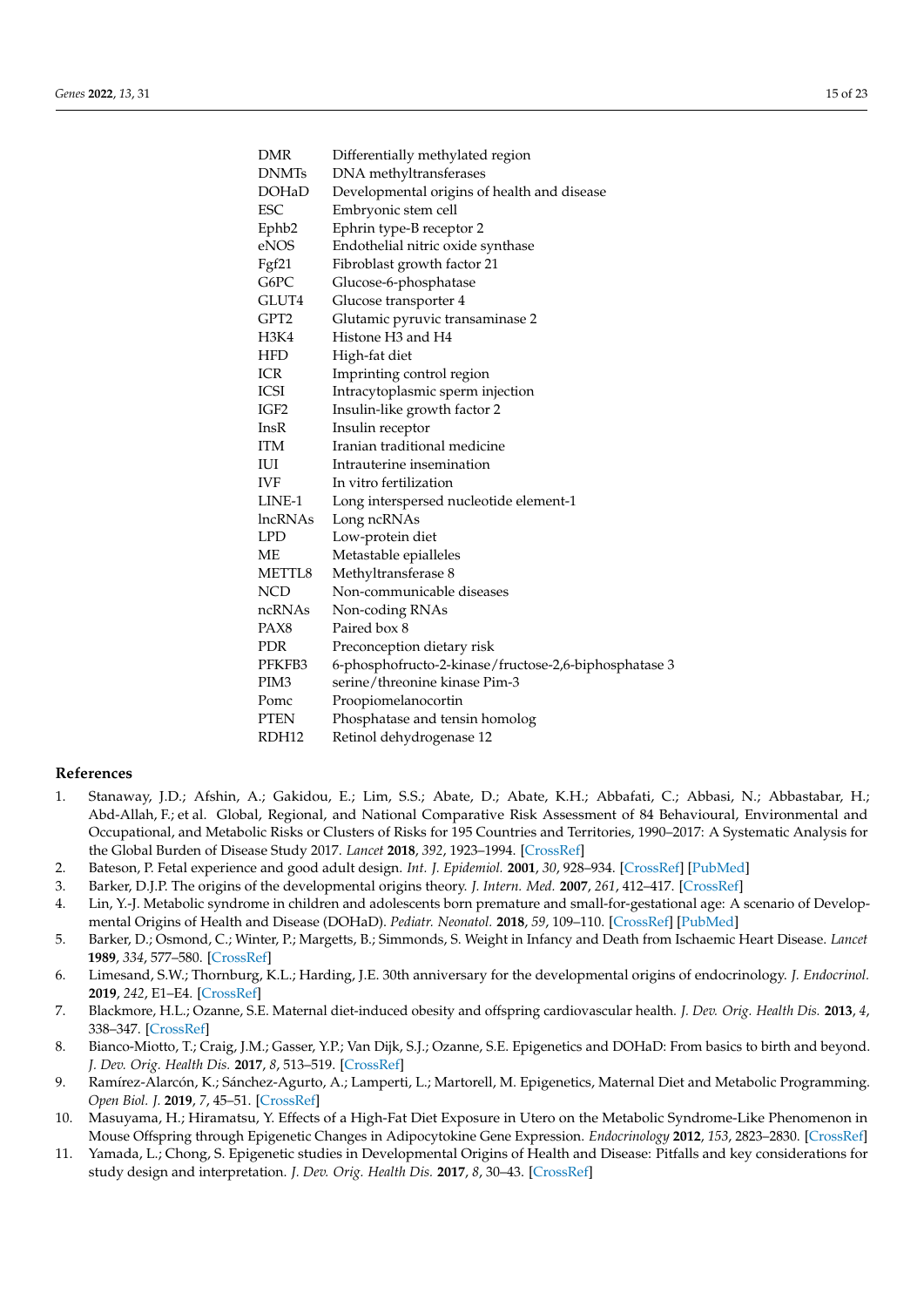- <span id="page-15-0"></span>12. Slater-Jefferies, J.L.; Lillycrop, K.A.; Townsend, P.A.; Torrens, C.; Hoile, S.P.; Hanson, M.A.; Burdge, G.C. Feeding a proteinrestricted diet during pregnancy induces altered epigenetic regulation of peroxisomal proliferator-activated receptor- $\alpha$  in the heart of the offspring. *J. Dev. Orig. Health Dis.* **2011**, *2*, 250–255. [\[CrossRef\]](http://doi.org/10.1017/S2040174410000425)
- <span id="page-15-1"></span>13. Watkins, A.J.; Lucas, E.S.; Wilkins, A.; Cagampang, F.R.A.; Fleming, T.P. Maternal Periconceptional and Gestational Low Protein Diet Affects Mouse Offspring Growth, Cardiovascular and Adipose Phenotype at 1 Year of Age. *PLoS ONE* **2011**, *6*, e28745. [\[CrossRef\]](http://doi.org/10.1371/journal.pone.0028745) [\[PubMed\]](http://www.ncbi.nlm.nih.gov/pubmed/22194901)
- <span id="page-15-2"></span>14. Lillycrop, K.; Burdge, G.C. Maternal diet as a modifier of offspring epigenetics. *J. Dev. Orig. Health Dis.* **2015**, *6*, 88–95. [\[CrossRef\]](http://doi.org/10.1017/S2040174415000124) [\[PubMed\]](http://www.ncbi.nlm.nih.gov/pubmed/25857738)
- <span id="page-15-3"></span>15. Speakman, J.R. Thrifty genes for obesity and the metabolic syndrome—Time to call off the search? *Diabetes Vasc. Dis. Res.* **2006**, *3*, 7–11. [\[CrossRef\]](http://doi.org/10.3132/dvdr.2006.010)
- <span id="page-15-4"></span>16. Gluckman, P.D.; Hanson, M.; Cooper, C.; Thornburg, K. Effect of in utero and early-life conditions on adult health and disease. *N. Engl. J. Med.* **2008**, *359*, 61–73. [\[CrossRef\]](http://doi.org/10.1056/NEJMra0708473)
- <span id="page-15-5"></span>17. Fleming, T.; Velazquez, M.; Eckert, J.; Lucas, E.; Watkins, A. Nutrition of females during the peri-conceptional period and effects on foetal programming and health of offspring. *Anim. Reprod. Sci.* **2012**, *130*, 193–197. [\[CrossRef\]](http://doi.org/10.1016/j.anireprosci.2012.01.015)
- <span id="page-15-6"></span>18. Franczak, A.; Zglejc, K.; Waszkiewicz, E.; Wojciechowicz, B.; Martyniak, M.; Sobotka, W.; Okrasa, S.; Kotwica, G. Periconceptional undernutrition affects in utero methyltransferase expression and steroid hormone concentrations in uterine flushings and blood plasma during the peri-implantation period in domestic pigs. *Reprod. Fertil. Dev.* **2017**, *29*, 1499–1508. [\[CrossRef\]](http://doi.org/10.1071/RD16124) [\[PubMed\]](http://www.ncbi.nlm.nih.gov/pubmed/27534526)
- <span id="page-15-7"></span>19. Barbosa, C.M.; Figueiredo, V.P.; Barbosa, M.A.; Cardoso, L.M.; Alzamora, A.C. Maternal high-fat diet triggers metabolic syndrome disorders that are transferred to first and second offspring generations. *Br. J. Nutr.* **2020**, *123*, 59–71. [\[CrossRef\]](http://doi.org/10.1017/S0007114519002708) [\[PubMed\]](http://www.ncbi.nlm.nih.gov/pubmed/31666143)
- <span id="page-15-8"></span>20. Gawliński, D.; Gawlińska, K.; Smaga, I. Maternal High-Fat Diet Modulates *Cnr1* Gene Expression in Male Rat Offspring. *Nutrients* **2021**, *13*, 2885. [\[CrossRef\]](http://doi.org/10.3390/nu13082885)
- <span id="page-15-9"></span>21. Jang, H.S.; Shin, W.J.; Lee, J.E.; Do, J.T. CpG and Non-CpG Methylation in Epigenetic Gene Regulation and Brain Function. *Genes* **2017**, *8*, 148. [\[CrossRef\]](http://doi.org/10.3390/genes8060148) [\[PubMed\]](http://www.ncbi.nlm.nih.gov/pubmed/28545252)
- <span id="page-15-10"></span>22. Bestor, T.H.; Edwards, J.R.; Boulard, M. Notes on the role of dynamic DNA methylation in mammalian development. *Proc. Natl. Acad. Sci. USA* **2015**, *112*, 6796–6799. [\[CrossRef\]](http://doi.org/10.1073/pnas.1415301111) [\[PubMed\]](http://www.ncbi.nlm.nih.gov/pubmed/25368180)
- <span id="page-15-11"></span>23. Cai, S.; Quan, S.; Yang, G.; Chen, M.; Ye, Q.; Wang, G.; Yu, H.; Wang, Y.; Qiao, S.; Zeng, X. Nutritional Status Impacts Epigenetic Regulation in Early Embryo Development: A Scoping Review. *Adv. Nutr.* **2021**, *12*, 1877–1892. [\[CrossRef\]](http://doi.org/10.1093/advances/nmab038)
- <span id="page-15-12"></span>24. Cao, J.; Zhu, Q.; Liu, L.; Glazier, B.J.; Hinkel, B.C.; Liang, C.; Shi, H. Global Transcriptome Analysis of Brown Adipose Tissue of Diet-Induced Obese Mice. *Int. J. Mol. Sci.* **2018**, *19*, 1095. [\[CrossRef\]](http://doi.org/10.3390/ijms19041095) [\[PubMed\]](http://www.ncbi.nlm.nih.gov/pubmed/29642370)
- <span id="page-15-13"></span>25. Bestor, T. Activation of mammalian DNA methyltransferase by cleavage of a Zn binding regulatory domain. *EMBO J.* **1992**, *11*, 2611–2617. [\[CrossRef\]](http://doi.org/10.1002/j.1460-2075.1992.tb05326.x)
- <span id="page-15-14"></span>26. Okano, M.; Bell, D.W.; Haber, D.A.; Li, E. DNA Methyltransferases Dnmt3a and Dnmt3b Are Essential for De Novo Methylation and Mammalian Development. *Cell* **1999**, *99*, 247–257. [\[CrossRef\]](http://doi.org/10.1016/S0092-8674(00)81656-6)
- <span id="page-15-15"></span>27. Felix, J.F.; Cecil, C.A.M. Population DNA methylation studies in the Developmental Origins of Health and Disease (DOHaD) framework. *J. Dev. Orig. Health Dis.* **2018**, *10*, 306–313. [\[CrossRef\]](http://doi.org/10.1017/S2040174418000442)
- <span id="page-15-16"></span>28. Bird, A. DNA methylation patterns and epigenetic memory. *Genes Dev.* **2002**, *16*, 6–21. [\[CrossRef\]](http://doi.org/10.1101/gad.947102)
- <span id="page-15-17"></span>29. Heijmans, B.T.; Tobi, E.; Stein, A.; Putter, H.; Blauw, G.J.; Susser, E.S.; Slagboom, P.; Lumey, L.H. Persistent epigenetic differences associated with prenatal exposure to famine in humans. *Proc. Natl. Acad. Sci. USA* **2008**, *105*, 17046–17049. [\[CrossRef\]](http://doi.org/10.1073/pnas.0806560105)
- <span id="page-15-24"></span>30. Tobi, E.; Lumey, L.H.; Talens, R.P.; Kremer, D.; Putter, H.; Stein, A.; Slagboom, P.; Heijmans, B.T. DNA methylation differences after exposure to prenatal famine are common and timing- and sex-specific. *Hum. Mol. Genet.* **2009**, *18*, 4046–4053. [\[CrossRef\]](http://doi.org/10.1093/hmg/ddp353)
- <span id="page-15-18"></span>31. Tobi, E.W.; Slieker, R.C.; Stein, A.D.; Suchiman, H.E.D.; Slagboom, P.E.; Van Zwet, E.W.; Heijmans, B.T.; Lumey, L.H. Early gestation as the critical time-window for changes in the prenatal environment to affect the adult human blood methylome. *Int. J. Epidemiol.* **2015**, *44*, 1211–1223. [\[CrossRef\]](http://doi.org/10.1093/ije/dyv043) [\[PubMed\]](http://www.ncbi.nlm.nih.gov/pubmed/25944819)
- <span id="page-15-19"></span>32. Tobi, E.W.; Slieker, R.C.; Luijk, R.; Dekkers, K.F.; Stein, A.D.; Xu, K.M.; Biobank-based Integrative Omics Studies Consortium; Slagboom, P.E.; van Zwet, E.W.; Lumey, L.H.; et al. DNA methylation as a mediator of the association between prenatal adversity and risk factors for metabolic disease in adulthood. *Sci. Adv.* **2018**, *4*, eaao4364. [\[CrossRef\]](http://doi.org/10.1126/sciadv.aao4364)
- <span id="page-15-20"></span>33. Waterland, R.A.; Kellermayer, R.; Laritsky, E.; Rayco-Solon, P.; Harris, R.A.; Travisano, M.; Zhang, W.; Torskaya, M.S.; Zhang, J.; Shen, L.; et al. Season of Conception in Rural Gambia Affects DNA Methylation at Putative Human Metastable Epialleles. *PLoS Genet.* **2010**, *6*, e1001252. [\[CrossRef\]](http://doi.org/10.1371/journal.pgen.1001252)
- <span id="page-15-21"></span>34. James, P.T.; Dominguez-Salas, P.; Hennig, B.J.; Moore, S.E.; Prentice, A.M.; Silver, M.J. Maternal One-Carbon Metabolism and Infant DNA Methylation between Contrasting Seasonal Environments: A Case Study from The Gambia. *Curr. Dev. Nutr.* **2018**, *3*, nzy082. [\[CrossRef\]](http://doi.org/10.1093/cdn/nzy082)
- <span id="page-15-22"></span>35. Watkins, A.; Ursell, E.; Panton, R.; Papenbrock, T.; Hollis, L.; Cunningham, C.; Wilkins, A.; Perry, V.H.; Sheth, B.; Kwong, W.Y.; et al. Adaptive Responses by Mouse Early Embryos to Maternal Diet Protect Fetal Growth but Predispose to Adult Onset Disease. *Biol. Reprod.* **2008**, *78*, 299–306. [\[CrossRef\]](http://doi.org/10.1095/biolreprod.107.064220)
- <span id="page-15-23"></span>36. Jia, Y.; Cong, R.; Li, R.; Yang, X.; Sun, Q.; Parvizi, N.; Zhao, R. Maternal Low-Protein Diet Induces Gender-Dependent Changes in Epigenetic Regulation of the Glucose-6-Phosphatase Gene in Newborn Piglet Liver. *J. Nutr.* **2012**, *142*, 1659–1665. [\[CrossRef\]](http://doi.org/10.3945/jn.112.160341)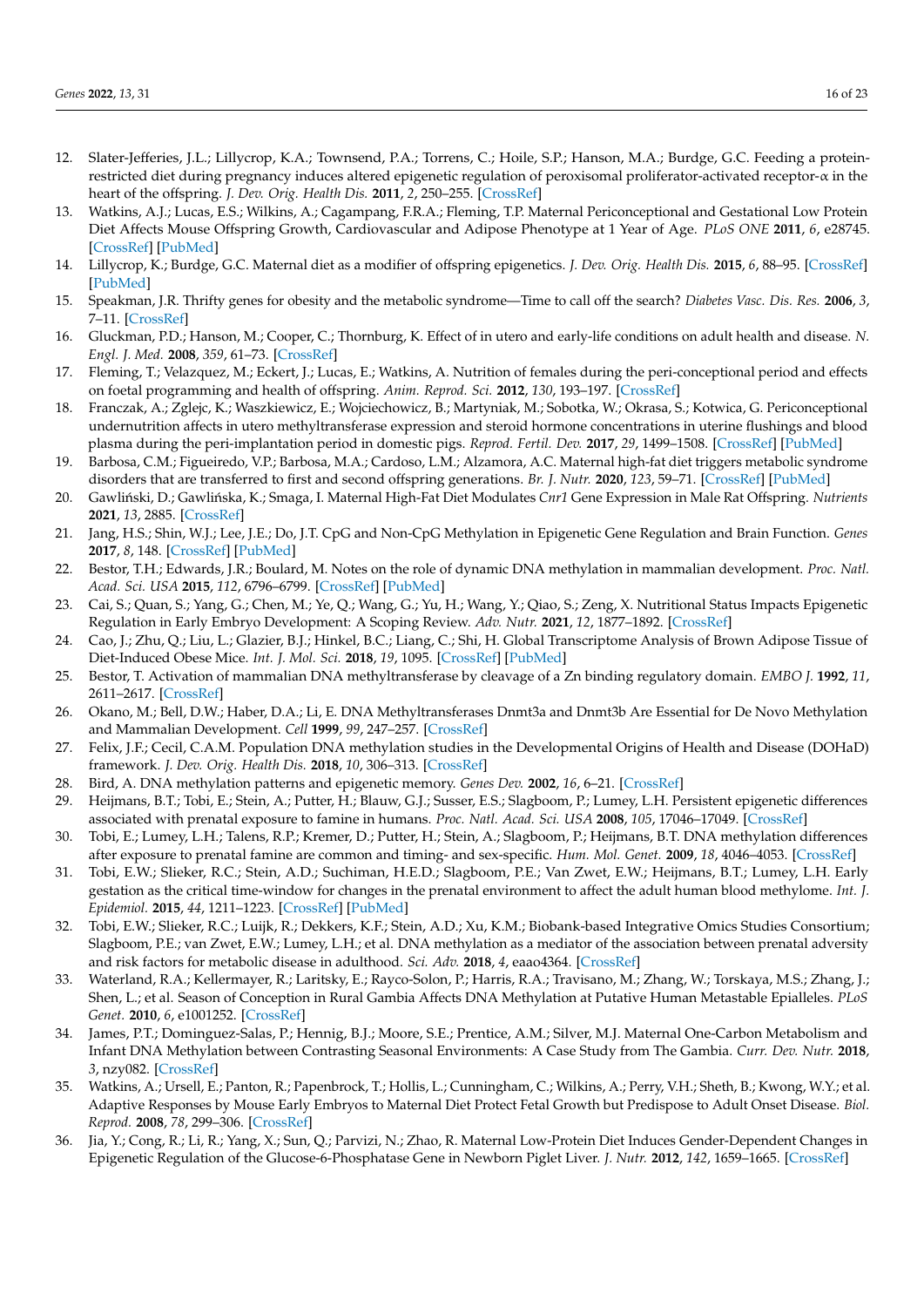- <span id="page-16-0"></span>37. Zheng, S.; Rollet, M.; Pan, Y.-X. Protein restriction during gestation alters histone modifications at the glucose transporter 4 (GLUT4) promoter region and induces GLUT4 expression in skeletal muscle of female rat offspring. *J. Nutr. Biochem.* **2012**, *23*, 1064–1071. [\[CrossRef\]](http://doi.org/10.1016/j.jnutbio.2011.05.013)
- <span id="page-16-23"></span>38. Ferrell, J.; Boehme, S.; Li, F.; Chiang, J.Y.L. Cholesterol 7α-hydroxylase-deficient mice are protected from high-fat/high-cholesterol diet-induced metabolic disorders. *J. Lipid Res.* **2016**, *57*, 1144–1154. [\[CrossRef\]](http://doi.org/10.1194/jlr.M064709) [\[PubMed\]](http://www.ncbi.nlm.nih.gov/pubmed/27146480)
- <span id="page-16-1"></span>39. Sohi, G.; Marchand, K.; Revesz, A.; Arany, E.; Hardy, D.B. Maternal Protein Restriction Elevates Cholesterol in Adult Rat Offspring Due to Repressive Changes in Histone Modifications at the Cholesterol 7α-Hydroxylase Promoter. *Mol. Endocrinol.* **2011**, *25*, 785–798. [\[CrossRef\]](http://doi.org/10.1210/me.2010-0395)
- <span id="page-16-2"></span>40. Altmann, S.; Muràni, E.; Schwerin, M.; Metges, C.C.; Wimmers, K.; Ponsuksili, S. Somatic cytochrome c (CYCS) gene expression and promoter-specific DNA methylation in a porcine model of prenatal exposure to maternal dietary protein excess and restriction. *Br. J. Nutr.* **2012**, *107*, 791–799. [\[CrossRef\]](http://doi.org/10.1017/S0007114511003667) [\[PubMed\]](http://www.ncbi.nlm.nih.gov/pubmed/21880174)
- <span id="page-16-3"></span>41. Yakubu, D.P.; Mostyn, A.; Hyatt, M.A.; Kurlak, L.O.; Budge, H.; Stephenson, T.; Symonds, M.E. Ontogeny and nutritional programming of mitochondrial proteins in the ovine kidney, liver and lung. *Reproduction* **2007**, *134*, 823–830. [\[CrossRef\]](http://doi.org/10.1530/REP-07-0155)
- <span id="page-16-4"></span>42. Wankhade, U.; Zhong, Y.; Kang, P.; Alfaro, M.; Chintapalli, S.V.; Thakali, K.M.; Shankar, K. Enhanced offspring predisposition to steatohepatitis with maternal high-fat diet is associated with epigenetic and microbiome alterations. *PLoS ONE* **2017**, *12*, e0175675. [\[CrossRef\]](http://doi.org/10.1371/journal.pone.0175675)
- <span id="page-16-5"></span>43. Lihn, A.S.; Pedersen, S.B.; Richelsen, B. Adiponectin: Action, regulation and association to insulin sensitivity. *Obes. Rev.* **2005**, *6*, 13–21. [\[CrossRef\]](http://doi.org/10.1111/j.1467-789X.2005.00159.x)
- <span id="page-16-6"></span>44. Marco, A.; Kisliouk, T.; Tabachnik, T.; Meiri, N.; Weller, A. Overweight and CpG methylation of the Pomc promoter in offspring of high-fat-diet-fed dams are not "reprogrammed" by regular chow diet in rats. *FASEB J.* **2014**, *28*, 4148–4157. [\[CrossRef\]](http://doi.org/10.1096/fj.14-255620) [\[PubMed\]](http://www.ncbi.nlm.nih.gov/pubmed/24928196)
- <span id="page-16-7"></span>45. Fitoussi, Y.; Corbe, C.; Hamard, H.; Perdriel, G. A glaucoma follow-up of 1500 persons over 20 years. *J. Fr. Ophtalmol.* **1988**, *11*, 151–154.
- <span id="page-16-8"></span>46. Crujeiras, A.B.; Campion, J.; Díaz-Lagares, A.; Milagro, F.; Goyenechea, E.; Abete, I.; Casanueva, F.F.; Martínez, J.A. Association of weight regain with specific methylation levels in the NPY and POMC promoters in leukocytes of obese men: A translational study. *Regul. Pept.* **2013**, *186*, 1–6. [\[CrossRef\]](http://doi.org/10.1016/j.regpep.2013.06.012) [\[PubMed\]](http://www.ncbi.nlm.nih.gov/pubmed/23831408)
- <span id="page-16-9"></span>47. Aagaard-Tillery, K.M.; Grove, K.; Bishop, J.; Ke, X.; Fu, Q.; McKnight, R.; Lane, R.H. Developmental origins of disease and determinants of chromatin structure: Maternal diet modifies the primate fetal epigenome. *J. Mol. Endocrinol.* **2008**, *41*, 91–102. [\[CrossRef\]](http://doi.org/10.1677/JME-08-0025) [\[PubMed\]](http://www.ncbi.nlm.nih.gov/pubmed/18515302)
- <span id="page-16-24"></span>48. Simon, A.; Hellman, U.; Wernstedt, C.; Eriksson, U. The Retinal Pigment Epithelial-specific 11-cis Retinol Dehydrogenase Belongs to the Family of Short Chain Alcohol Dehydrogenases. *J. Biol. Chem.* **1995**, *270*, 1107–1112. [\[CrossRef\]](http://doi.org/10.1074/jbc.270.3.1107)
- <span id="page-16-11"></span>49. Luo, M.; Mengos, A.E.; Stubblefield, T.M.; Mandarino, L.J. High Fat Diet-Induced Changes in Hepatic Protein Abundance in Mice. *J. Proteom. Bioinform.* **2012**, *5*, 60–66. [\[CrossRef\]](http://doi.org/10.4172/jpb.1000214)
- <span id="page-16-10"></span>50. Masuyama, H.; Mitsui, T.; Nobumoto, E.; Hiramatsu, Y. The Effects of High-Fat Diet Exposure in Utero on the Obesogenic and Diabetogenic Traits Through Epigenetic Changes in Adiponectin and Leptin Gene Expression for Multiple Generations in Female Mice. *Endocrinology* **2015**, *156*, 2482–2491. [\[CrossRef\]](http://doi.org/10.1210/en.2014-2020) [\[PubMed\]](http://www.ncbi.nlm.nih.gov/pubmed/25853666)
- <span id="page-16-12"></span>51. Maloyan, A.; Muralimanoharan, S.; Huffman, S.; Cox, L.A.; Nathanielsz, P.W.; Myatt, L.; Nijland, M.J. Identification and comparative analyses of myocardial miRNAs involved in the fetal response to maternal obesity. *Physiol. Genom.* **2013**, *45*, 889–900. [\[CrossRef\]](http://doi.org/10.1152/physiolgenomics.00050.2013)
- <span id="page-16-13"></span>52. Sable, P.; Randhir, K.; Kale, A.; Chavan-Gautam, P.; Joshi, S. Maternal micronutrients and brain global methylation patterns in the offspring. *Nutr. Neurosci.* **2015**, *18*, 30–36. [\[CrossRef\]](http://doi.org/10.1179/1476830513Y.0000000097) [\[PubMed\]](http://www.ncbi.nlm.nih.gov/pubmed/24257323)
- <span id="page-16-14"></span>53. Rao, J.S.; Keleshian, V.L.; Klein, S.; Rapoport, S.I. Epigenetic modifications in frontal cortex from Alzheimer's disease and bipolar disorder patients. *Transl. Psychiatry* **2012**, *2*, e132. [\[CrossRef\]](http://doi.org/10.1038/tp.2012.55) [\[PubMed\]](http://www.ncbi.nlm.nih.gov/pubmed/22760556)
- <span id="page-16-15"></span>54. Ly, A.; Lee, H.; Chen, J.; Sie, K.K.Y.; Renlund, R.; Medline, A.; Sohn, K.-J.; Croxford, R.; Thompson, L.U.; Kim, Y.-I. Effect of Maternal and Postweaning Folic Acid Supplementation on Mammary Tumor Risk in the Offspring. *Cancer Res.* **2011**, *71*, 988–997. [\[CrossRef\]](http://doi.org/10.1158/0008-5472.CAN-10-2379)
- <span id="page-16-16"></span>55. Chang, S.; Wang, L.; Guan, Y.; Shangguan, S.; Du, Q.; Wang, Y.; Zhang, T.; Zhang, Y. Long interspersed nucleotide element-1 hypomethylation in folate-deficient mouse embryonic stem cells. *J. Cell. Biochem.* **2013**, *114*, 1549–1558. [\[CrossRef\]](http://doi.org/10.1002/jcb.24496)
- <span id="page-16-17"></span>56. Marsit, C.J. Influence of environmental exposure on human epigenetic regulation. *J. Exp. Biol.* **2015**, *218*, 71–79. [\[CrossRef\]](http://doi.org/10.1242/jeb.106971) [\[PubMed\]](http://www.ncbi.nlm.nih.gov/pubmed/25568453)
- <span id="page-16-18"></span>57. Hopenhayn, C.; Ferreccio, C.; Browning, S.R.; Huang, B.; Peralta, C.; Gibb, H.; Hertz-Picciotto, I. Arsenic Exposure from Drinking Water and Birth Weight. *Epidemiology* **2013**, *14*, 593–602. [\[CrossRef\]](http://doi.org/10.1097/01.ede.0000072104.65240.69)
- <span id="page-16-19"></span>58. Sohel, N.; Vahter, M.; Ali, M.; Rahman, M.; Rahman, A.; Streatfield, P.K.; Kanaroglou, P.S.; Persson, L. Spatial patterns of fetal loss and infant death in an arsenic-affected area in Bangladesh. *Int. J. Health Geogr.* **2010**, *9*, 53. [\[CrossRef\]](http://doi.org/10.1186/1476-072X-9-53)
- <span id="page-16-20"></span>59. Jin, Z.; Liu, Y. DNA methylation in human diseases. *Genes Dis.* **2018**, *5*, 1–8. [\[CrossRef\]](http://doi.org/10.1016/j.gendis.2018.01.002)
- <span id="page-16-21"></span>60. Greco, E.A.; Lenzi, A.; Migliaccio, S.; Gessani, S. Epigenetic Modifications Induced by Nutrients in Early Life Phases: Gender Differences in Metabolic Alteration in Adulthood. *Front. Genet.* **2019**, *10*, 795. [\[CrossRef\]](http://doi.org/10.3389/fgene.2019.00795)
- <span id="page-16-22"></span>61. Shi, L.; Wu, J. Epigenetic regulation in mammalian preimplantation embryo development. *Reprod. Biol. Endocrinol.* **2009**, *7*, 59. [\[CrossRef\]](http://doi.org/10.1186/1477-7827-7-59) [\[PubMed\]](http://www.ncbi.nlm.nih.gov/pubmed/19500360)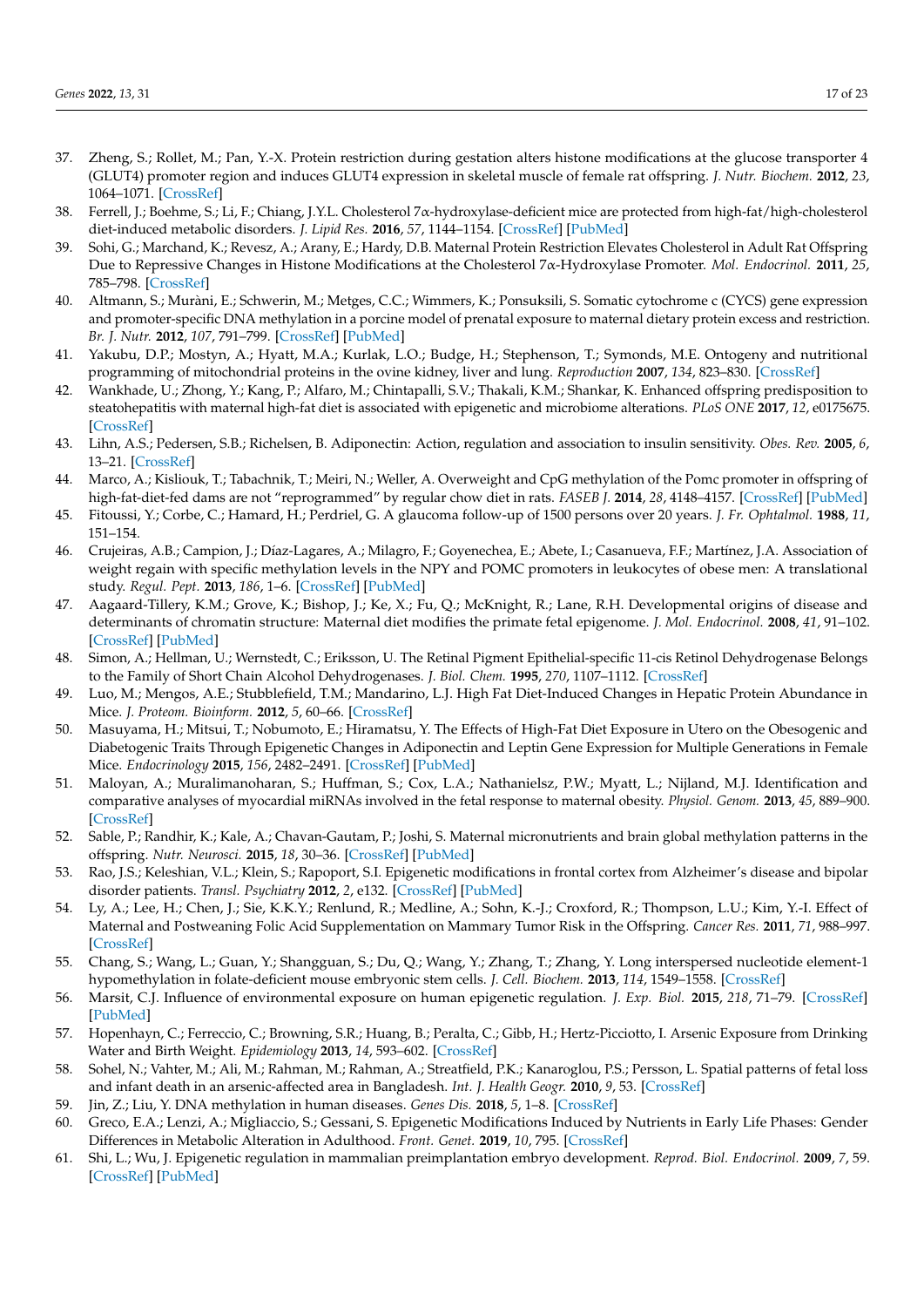- <span id="page-17-0"></span>62. Zhang, Y.; Sun, Z.; Jia, J.; Du, T.; Zhang, N.; Tang, Y.; Fang, Y.; Fang, D. Overview of Histone Modification. *Adv. Exp. Med. Biol.* **2021**, *1283*, 1–16. [\[CrossRef\]](http://doi.org/10.1007/978-981-15-8104-5_1) [\[PubMed\]](http://www.ncbi.nlm.nih.gov/pubmed/33155134)
- <span id="page-17-1"></span>63. Vakoc, C.; Mandat, S.A.; Olenchock, B.A.; Blobel, G.A. Histone H3 Lysine 9 Methylation and HP1γ Are Associated with Transcription Elongation through Mammalian Chromatin. *Mol. Cell* **2005**, *19*, 381–391. [\[CrossRef\]](http://doi.org/10.1016/j.molcel.2005.06.011)
- <span id="page-17-2"></span>64. Morgan, H.D.; Santos, F.; Green, K.; Dean, W.; Reik, W. Epigenetic reprogramming in mammals. *Hum. Mol. Genet.* **2005**, *14*, R47–R58. [\[CrossRef\]](http://doi.org/10.1093/hmg/ddi114)
- <span id="page-17-3"></span>65. Zhang, L.; Lu, Q.; Chang, C. Epigenetics in Health and Disease. *Adv. Exp. Med. Biol.* **2020**, *1253*, 3–55. [\[CrossRef\]](http://doi.org/10.1007/978-981-15-3449-2_1)
- <span id="page-17-4"></span>66. Kurup, J.T.; Han, Z.; Jin, W.; Kidder, B.L. H4K20me3 methyltransferase SUV420H2 shapes the chromatin landscape of pluripotent embryonic stem cells. *Development* **2020**, *147*, dev188516. [\[CrossRef\]](http://doi.org/10.1242/dev.188516) [\[PubMed\]](http://www.ncbi.nlm.nih.gov/pubmed/33144397)
- <span id="page-17-5"></span>67. Dovey, O.M.; Foster, C.T.; Cowley, S.M. Histone deacetylase 1 (HDAC1), but not HDAC2, controls embryonic stem cell differentiation. *Proc. Natl. Acad. Sci. USA* **2010**, *107*, 8242–8247. [\[CrossRef\]](http://doi.org/10.1073/pnas.1000478107)
- <span id="page-17-6"></span>68. Fabian, M.R.; Sonenberg, N.; Filipowicz, W. Regulation of mRNA Translation and Stability by microRNAs. *Annu. Rev. Biochem.* **2010**, *79*, 351–379. [\[CrossRef\]](http://doi.org/10.1146/annurev-biochem-060308-103103)
- <span id="page-17-7"></span>69. Todeschini, A.-L.; Teysset, L.; Delmarre, V.; Ronsseray, S. The Epigenetic Trans-Silencing Effect in Drosophila Involves Maternally-Transmitted Small RNAs Whose Production Depends on the piRNA Pathway and HP1. *PLoS ONE* **2010**, *5*, e11032. [\[CrossRef\]](http://doi.org/10.1371/journal.pone.0011032)
- <span id="page-17-8"></span>70. Kawasaki, H.; Taira, K.; Morris, K. siRNA Induced Transcriptional Gene Silencing in Mammalian Cells. *Cell Cycle* **2005**, *4*, 442–448. [\[CrossRef\]](http://doi.org/10.4161/cc.4.3.1520)
- <span id="page-17-9"></span>71. Bouckenheimer, J.; Assou, S.; Riquier, S.; Hou, C.; Philippe, N.; Sansac, C.; Lavabre-Bertrand, T.; Commes, T.; Lemaître, J.-M.; Boureux, A.; et al. Long non-coding RNAs in human early embryonic development and their potential in ART. *Hum. Reprod. Update* **2016**, *23*, 19–40. [\[CrossRef\]](http://doi.org/10.1093/humupd/dmw035) [\[PubMed\]](http://www.ncbi.nlm.nih.gov/pubmed/27655590)
- <span id="page-17-10"></span>72. Hong, S.H.; Kwon, J.T.; Kim, J.; Jeong, J.; Kim, J.; Lee, S.; Cho, C. Profiling of testis-specific long noncoding RNAs in mice. *BMC Genom.* **2018**, *19*, 539. [\[CrossRef\]](http://doi.org/10.1186/s12864-018-4931-3)
- <span id="page-17-11"></span>73. Liang, M.; Li, W.; Tian, H.; Hu, T.; Wang, L.; Lin, Y.; Li, Y.; Huang, H.; Sun, F. Sequential expression of long noncoding RNA as mRNA gene expression in specific stages of mouse spermatogenesis. *Sci. Rep.* **2014**, *4*, srep05966. [\[CrossRef\]](http://doi.org/10.1038/srep05966)
- <span id="page-17-12"></span>74. Keniry, A.; Oxley, D.; Monnier, P.; Kyba, M.; Dandolo, L.; Smits, G.; Reik, W. The H19 lincRNA is a developmental reservoir of miR-675 that suppresses growth and Igf1r. *Nat. Cell Biol.* **2012**, *14*, 659–665. [\[CrossRef\]](http://doi.org/10.1038/ncb2521) [\[PubMed\]](http://www.ncbi.nlm.nih.gov/pubmed/22684254)
- 75. Kraus, P.; Sivakamasundari, V.; Lim, S.L.; Xing, X.; Lipovich, L.; Lufkin, T. Making sense of Dlx1 antisense RNA. *Dev. Biol.* **2013**, *376*, 224–235. [\[CrossRef\]](http://doi.org/10.1016/j.ydbio.2013.01.035) [\[PubMed\]](http://www.ncbi.nlm.nih.gov/pubmed/23415800)
- <span id="page-17-13"></span>76. Luk, A.C.-S.; Chan, W.Y.; Rennert, O.M.; Lee, T.-L. Long noncoding RNAs in spermatogenesis: Insights from recent highthroughput transcriptome studies. *Reproduction* **2014**, *147*, R131–R141. [\[CrossRef\]](http://doi.org/10.1530/REP-13-0594)
- <span id="page-17-14"></span>77. Mercer, T.R.; Dinger, M.E.; Mattick, J.S. Long non-coding RNAs: Insights into functions. *Nat. Rev. Genet.* **2009**, *10*, 155–159. [\[CrossRef\]](http://doi.org/10.1038/nrg2521)
- 78. Bhat, S.A.; Ahmad, S.M.; Mumtaz, P.T.; Malik, A.A.; Dar, M.A.; Urwat, U.; Shah, R.; Ganai, N. Long non-coding RNAs: Mechanism of action and functional utility. *Non-Coding RNA Res.* **2016**, *1*, 43–50. [\[CrossRef\]](http://doi.org/10.1016/j.ncrna.2016.11.002)
- <span id="page-17-15"></span>79. Wang, J.; Wu, Z.; Li, D.; Li, N.; Dindot, S.V.; Satterfield, M.C.; Bazer, F.W.; Wu, G. Nutrition, Epigenetics, and Metabolic Syndrome. *Antioxid. Redox Signal.* **2012**, *17*, 282–301. [\[CrossRef\]](http://doi.org/10.1089/ars.2011.4381)
- <span id="page-17-16"></span>80. Heindel, J.J.; Vandenberg, L.N. Developmental origins of health and disease: A paradigm for understanding disease etiology and prevention. *Curr. Opin. Pediatr.* **2015**, *27*, 248–253. [\[CrossRef\]](http://doi.org/10.1097/MOP.0000000000000191)
- <span id="page-17-17"></span>81. Hoffman, D.J.; Reynolds, R.; Hardy, D.B. Developmental origins of health and disease: Current knowledge and potential mechanisms. *Nutr. Rev.* **2017**, *75*, 951–970. [\[CrossRef\]](http://doi.org/10.1093/nutrit/nux053) [\[PubMed\]](http://www.ncbi.nlm.nih.gov/pubmed/29186623)
- <span id="page-17-18"></span>82. Elias, S.G.; Peeters, P.H.M.; Grobbee, D.E.; van Noord, P.A.H. Transient caloric restriction and cancer risk (The Netherlands). *Cancer Causes Control* **2007**, *18*, 1–5. [\[CrossRef\]](http://doi.org/10.1007/s10552-006-0080-0) [\[PubMed\]](http://www.ncbi.nlm.nih.gov/pubmed/17186418)
- <span id="page-17-19"></span>83. Roseboom, T.J. Epidemiological evidence for the developmental origins of health and disease: Effects of prenatal undernutrition in humans. *J. Endocrinol.* **2019**, *242*, T135–T144. [\[CrossRef\]](http://doi.org/10.1530/JOE-18-0683)
- <span id="page-17-20"></span>84. Roseboom, T.; De Rooij, S.; Painter, R. The Dutch famine and its long-term consequences for adult health. *Early Hum. Dev.* **2006**, *82*, 485–491. [\[CrossRef\]](http://doi.org/10.1016/j.earlhumdev.2006.07.001)
- <span id="page-17-21"></span>85. Van Abeelen, A.; de Rooij, S.; Osmond, C.; Painter, R.; Veenendaal, M.; Bossuyt, P.; Elias, S.; Grobbee, D.; van der Schouw, Y.; Barker, D.; et al. The sex-specific effects of famine on the association between placental size and later hypertension. *Placenta* **2011**, *32*, 694–698. [\[CrossRef\]](http://doi.org/10.1016/j.placenta.2011.06.012)
- <span id="page-17-22"></span>86. Beharry, Z.; Mahajan, S.; Zemskova, M.; Lin, Y.-W.; Tholanikunnel, B.G.; Xia, Z.; Smith, C.D.; Kraft, A.S. The Pim protein kinases regulate energy metabolism and cell growth. *Proc. Natl. Acad. Sci. USA* **2011**, *108*, 528–533. [\[CrossRef\]](http://doi.org/10.1073/pnas.1013214108)
- <span id="page-17-23"></span>87. Hoek, H.W.; Susser, E.; Buck, K.A.; Lumey, L.H.; Lin, S.P.; Gorman, J.M. Schizoid personality disorder after prenatal exposure to famine. *Am. J. Psychiatry* **1996**, *153*, 1637–1639. [\[CrossRef\]](http://doi.org/10.1176/ajp.153.12.1637)
- <span id="page-17-24"></span>88. Kyle, U.G.; Pichard, C. The Dutch Famine of 1944–1945: A pathophysiological model of long-term consequences of wasting disease. *Curr. Opin. Clin. Nutr. Metab. Care* **2006**, *9*, 388–394. [\[CrossRef\]](http://doi.org/10.1097/01.mco.0000232898.74415.42)
- <span id="page-17-25"></span>89. Quilter, C.R.; Harvey, K.M.; Bauer, J.; Skinner, B.M.; Gomez, M.; Shrivastava, M.; Doel, A.M.; Drammeh, S.; Dunger, D.B.; Moore, S.E.; et al. Identification of methylation changes associated with positive and negative growth deviance in Gambian infants using a targeted methyl sequencing approach of genomic DNA. *FASEB BioAdv.* **2021**, *3*, 205–230. [\[CrossRef\]](http://doi.org/10.1096/fba.2020-00101)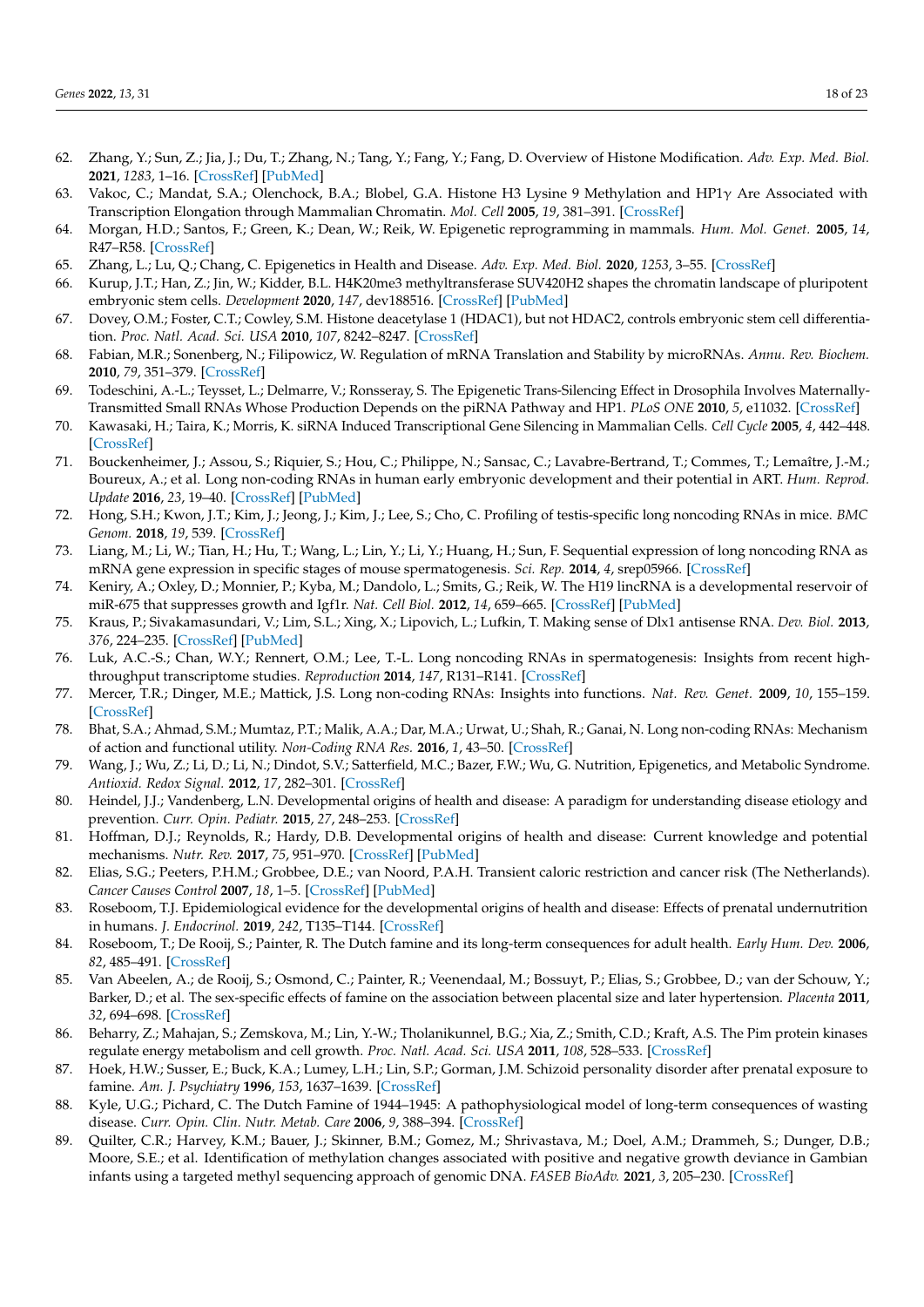- <span id="page-18-0"></span>90. Moore, S.E.; Cole, T.J.; Poskitt, E.M.E.; Sonko, B.J.; Whitehead, R.G.; McGregor, I.A.; Prentice, A.M. Season of birth predicts mortality in rural Gambia. *Nature* **1997**, *388*, 434. [\[CrossRef\]](http://doi.org/10.1038/41245) [\[PubMed\]](http://www.ncbi.nlm.nih.gov/pubmed/9242401)
- <span id="page-18-1"></span>91. Bernal, A.J.; Jirtle, R.L. Epigenomic disruption: The effects of early developmental exposures. *Birth Defects Res. Part A Clin. Mol. Teratol.* **2010**, *88*, 938–944. [\[CrossRef\]](http://doi.org/10.1002/bdra.20685)
- <span id="page-18-2"></span>92. Dolinoy, D.C.; Jirtle, R.L. Environmental epigenomics in human health and disease. *Environ. Mol. Mutagen.* **2008**, *49*, 4–8. [\[CrossRef\]](http://doi.org/10.1002/em.20366)
- <span id="page-18-3"></span>93. Dominguez-Salas, P.; Moore, S.E.; Baker, M.S.; Bergen, A.; Cox, S.; Dyer, R.A.; Fulford, A.J.; Guan, Y.; Laritsky, E.; Silver, M.; et al. Maternal nutrition at conception modulates DNA methylation of human metastable epialleles. *Nat. Commun.* **2014**, *5*, 3746. [\[CrossRef\]](http://doi.org/10.1038/ncomms4746)
- <span id="page-18-4"></span>94. Khulan, B.; Cooper, W.N.; Skinner, B.; Bauer, J.; Owens, S.; Prentice, A.M.; Belteki, G.; Constancia, M.; Dunger, P.D.; Affara, N.A. Periconceptional maternal micronutrient supplementation is associated with widespread gender related changes in the epigenome: A study of a unique resource in the Gambia. *Hum. Mol. Genet.* **2012**, *21*, 2086–2101. [\[CrossRef\]](http://doi.org/10.1093/hmg/dds026)
- <span id="page-18-5"></span>95. Moore, S.E. Early life nutritional programming of health and disease in the Gambia. *J. Dev. Orig. Health Dis.* **2016**, *7*, 123–131. [\[CrossRef\]](http://doi.org/10.1017/S2040174415007199)
- <span id="page-18-6"></span>96. Fleming, T.P.; Eckert, J.J.; Denisenko, O. The Role of Maternal Nutrition during the Periconceptional Period and Its Effect on Offspring Phenotype. *Adv. Exp. Med. Biol.* **2017**, *1014*, 87–105. [\[CrossRef\]](http://doi.org/10.1007/978-3-319-62414-3_5)
- <span id="page-18-7"></span>97. Bar-Sadeh, B.; Rudnizky, S.; Pnueli, L.; Bentley, G.R.; Stöger, R.; Kaplan, A.; Melamed, P. Unravelling the role of epigenetics in reproductive adaptations to early-life environment. *Nat. Rev. Endocrinol.* **2020**, *16*, 519–533. [\[CrossRef\]](http://doi.org/10.1038/s41574-020-0370-8)
- <span id="page-18-8"></span>98. Chamson-Reig, A.; Arany, E.J.; Summers, K.; Hill, D.J. A low protein diet in early life delays the onset of diabetes in the non-obese diabetic mouse. *J. Endocrinol.* **2009**, *201*, 231–239. [\[CrossRef\]](http://doi.org/10.1677/JOE-09-0002)
- 99. Eckert, J.J.; Porter, R.; Watkins, A.J.; Burt, E.; Brooks, S.; Leese, H.J.; Humpherson, P.G.; Cameron, I.T.; Fleming, T.P. Metabolic Induction and Early Responses of Mouse Blastocyst Developmental Programming following Maternal Low Protein Diet Affecting Life-Long Health. *PLoS ONE* **2012**, *7*, e52791. [\[CrossRef\]](http://doi.org/10.1371/journal.pone.0052791)
- 100. Fleming, T.P.; Watkins, A.J.; Sun, C.; Velazquez, M.A.; Smyth, N.R.; Eckert, J.J. Do little embryos make big decisions? How maternal dietary protein restriction can permanently change an embryo's potential, affecting adult health. *Reprod. Fertil. Dev.* **2015**, *27*, 684–692. [\[CrossRef\]](http://doi.org/10.1071/RD14455)
- 101. Velazquez, M.A.; Sheth, B.; Smith, S.J.; Eckert, J.J.; Osmond, C.; Fleming, T.P. Insulin and branched-chain amino acid depletion during mouse preimplantation embryo culture programmes body weight gain and raised blood pressure during early postnatal life. *Biochim. Biophys. Acta (BBA)-Mol. Basis Dis.* **2017**, *1864*, 590–600. [\[CrossRef\]](http://doi.org/10.1016/j.bbadis.2017.11.020)
- <span id="page-18-9"></span>102. Gould, J.; Smith, P.J.; Airey, C.J.; Mort, E.J.; Airey, L.E.; Warricker, F.D.M.; Pearson-Farr, J.E.; Weston, E.C.; Gould, P.J.W.; Semmence, O.G.; et al. Mouse maternal protein restriction during preimplantation alone permanently alters brain neuron proportion and adult short-term memory. *Proc. Natl. Acad. Sci. USA* **2018**, *115*, E7398–E7407. [\[CrossRef\]](http://doi.org/10.1073/pnas.1721876115)
- <span id="page-18-10"></span>103. Jousse, C.; Parry, L.; Lambert-Langlais, S.; Maurin, A.; Averous, J.; Bruhat, A.; Carraro, V.; Tost, J.; Letteron, P.; Chen, P.; et al. Perinatal undernutrition affects the methylation and expression of the leptin gene in adults: Implication for the understanding of metabolic syndrome. *FASEB J.* **2011**, *25*, 3271–3278. [\[CrossRef\]](http://doi.org/10.1096/fj.11-181792)
- <span id="page-18-11"></span>104. Gruzdeva, O.; Borodkina, D.; Uchasova, E.; Dyleva, Y.; Barbarash, O. Leptin resistance: Underlying mechanisms and diagnosis. *Diabetes Metab. Syndr. Obes. Targets Ther.* **2019**, *12*, 191–198. [\[CrossRef\]](http://doi.org/10.2147/DMSO.S182406)
- <span id="page-18-12"></span>105. Painter, R.C.; De Rooij, S.R.; Bossuyt, P.M.; Simmers, T.A.; Osmond, C.; Barker, D.J.; Bleker, O.P.; Roseboom, T.J. Early onset of coronary artery disease after prenatal exposure to the Dutch famine. *Am. J. Clin. Nutr.* **2006**, *84*, 322–327. [\[CrossRef\]](http://doi.org/10.1093/ajcn/84.2.322)
- <span id="page-18-13"></span>106. Hossain, P.; Kawar, B.; El Nahas, M. Obesity and Diabetes in the Developing World—A Growing Challenge. *N. Engl. J. Med.* **2007**, *356*, 213–215. [\[CrossRef\]](http://doi.org/10.1056/NEJMp068177)
- <span id="page-18-14"></span>107. Ng, M.; Fleming, T.; Robinson, M.; Thomson, B.; Graetz, N.; Margono, C.; Mullany, E.C.; Biryukov, S.; Abbafati, C.; Abera, S.F.; et al. Global, regional, and national prevalence of overweight and obesity in children and adults during 1980–2013: A systematic analysis for the Global Burden of Disease Study 2013. *Lancet* **2014**, *384*, 766–781. [\[CrossRef\]](http://doi.org/10.1016/S0140-6736(14)60460-8)
- <span id="page-18-15"></span>108. Kominiarek, M.A.; Peaceman, A.M. Gestational weight gain. *Am. J. Obstet. Gynecol.* **2017**, *217*, 642–651. [\[CrossRef\]](http://doi.org/10.1016/j.ajog.2017.05.040)
- <span id="page-18-16"></span>109. Grissom, N.; Bowman, N.; Reyes, T.M. Epigenetic programming of reward function in offspring: A role for maternal diet. *Mamm. Genome* **2014**, *25*, 41–48. [\[CrossRef\]](http://doi.org/10.1007/s00335-013-9487-6)
- <span id="page-18-17"></span>110. Şanlı, E.; Kabaran, S. Maternal Obesity, Maternal Overnutrition and Fetal Programming: Effects of Epigenetic Mechanisms on the Development of Metabolic Disorders. *Curr. Genom.* **2019**, *20*, 419–427. [\[CrossRef\]](http://doi.org/10.2174/1389202920666191030092225)
- <span id="page-18-18"></span>111. Sarker, G.; Litwan, K.; Kastli, R.; Peleg-Raibstein, D. Maternal overnutrition during critical developmental periods leads to different health adversities in the offspring: Relevance of obesity, addiction and schizophrenia. *Sci. Rep.* **2019**, *9*, 17322. [\[CrossRef\]](http://doi.org/10.1038/s41598-019-53652-x) [\[PubMed\]](http://www.ncbi.nlm.nih.gov/pubmed/31754139)
- <span id="page-18-19"></span>112. Khalyfa, A.; Carreras, A.; Hakim, F.; Cunningham, J.M.; Wang, Y.; Gozal, D. Effects of late gestational high-fat diet on body weight, metabolic regulation and adipokine expression in offspring. *Int. J. Obes.* **2013**, *37*, 1481–1489. [\[CrossRef\]](http://doi.org/10.1038/ijo.2013.12)
- <span id="page-18-20"></span>113. Chen, J.; Wang, D.-Z. microRNAs in cardiovascular development. *J. Mol. Cell. Cardiol.* **2012**, *52*, 949–957. [\[CrossRef\]](http://doi.org/10.1016/j.yjmcc.2012.01.012)
- <span id="page-18-21"></span>114. Anderson, O.S.; Sant, K.; Dolinoy, D.C. Nutrition and epigenetics: An interplay of dietary methyl donors, one-carbon metabolism and DNA methylation. *J. Nutr. Biochem.* **2012**, *23*, 853–859. [\[CrossRef\]](http://doi.org/10.1016/j.jnutbio.2012.03.003)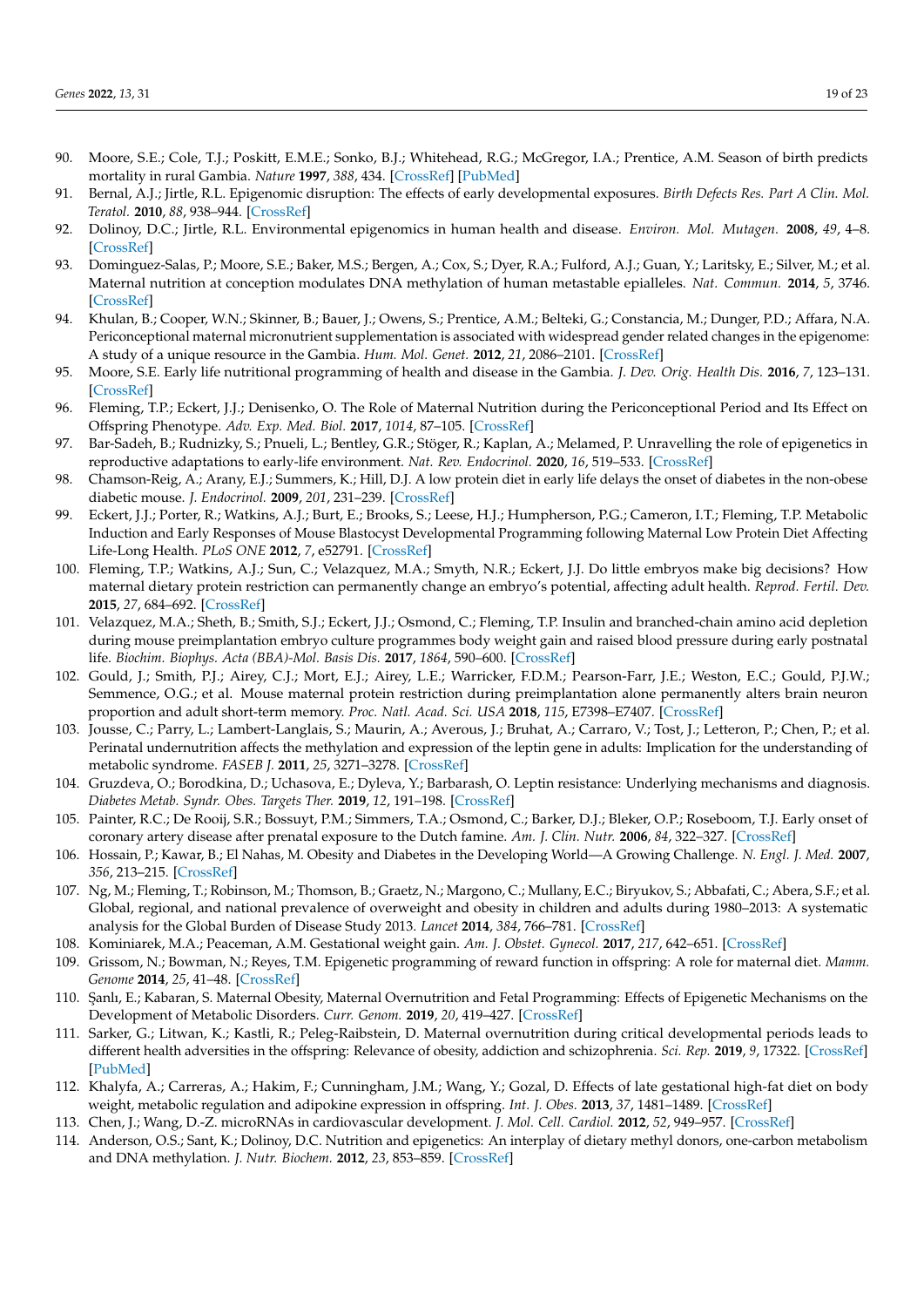- <span id="page-19-9"></span>115. Chamberlain, J.A.; Dugue, P.-A.; Bassett, J.K.; Hodge, A.; Brinkman, M.T.; Joo, J.E.; Jung, C.-H.; Makalic, E.; Schmidt, D.F.; Hopper, J.L.; et al. Dietary intake of one-carbon metabolism nutrients and DNA methylation in peripheral blood. *Am. J. Clin. Nutr.* **2018**, *108*, 611–621. [\[CrossRef\]](http://doi.org/10.1093/ajcn/nqy119)
- <span id="page-19-0"></span>116. Steegers-Theunissen, R.P.; Twigt, J.; Pestinger, V.; Sinclair, K.D. The periconceptional period, reproduction and long-term health of offspring: The importance of one-carbon metabolism. *Hum. Reprod. Update* **2013**, *19*, 640–655. [\[CrossRef\]](http://doi.org/10.1093/humupd/dmt041)
- <span id="page-19-1"></span>117. Friso, S.; Udali, S.; De Santis, D.; Choi, S.-W. One-carbon metabolism and epigenetics. *Mol. Asp. Med.* **2017**, *54*, 28–36. [\[CrossRef\]](http://doi.org/10.1016/j.mam.2016.11.007)
- <span id="page-19-2"></span>118. Kalhan, S.C. One carbon metabolism in pregnancy: Impact on maternal, fetal and neonatal health. *Mol. Cell. Endocrinol.* **2016**, *435*, 48–60. [\[CrossRef\]](http://doi.org/10.1016/j.mce.2016.06.006)
- <span id="page-19-3"></span>119. Dominguez-Salas, P.; Moore, S.E.; Cole, D.; Da Costa, K.-A.; Cox, S.; Dyer, R.A.; Fulford, A.J.C.; Innis, S.M.; Waterland, R.A.; Zeisel, S.H.; et al. DNA methylation potential: Dietary intake and blood concentrations of one-carbon metabolites and cofactors in rural African women. *Am. J. Clin. Nutr.* **2013**, *97*, 1217–1227. [\[CrossRef\]](http://doi.org/10.3945/ajcn.112.048462) [\[PubMed\]](http://www.ncbi.nlm.nih.gov/pubmed/23576045)
- <span id="page-19-4"></span>120. Kalhan, S.C.; Marczewski, S.E. Methionine, homocysteine, one carbon metabolism and fetal growth. *Rev. Endocr. Metab. Disord.* **2012**, *13*, 109–119. [\[CrossRef\]](http://doi.org/10.1007/s11154-012-9215-7) [\[PubMed\]](http://www.ncbi.nlm.nih.gov/pubmed/22418620)
- <span id="page-19-5"></span>121. Sinclair, K.D.; Allegrucci, C.; Singh, R.; Gardner, D.S.; Sebastian, S.; Bispham, J.; Thurston, A.; Huntley, J.F.; Rees, W.D.; Maloney, C.; et al. DNA methylation, insulin resistance, and blood pressure in offspring determined by maternal periconceptional B vitamin and methionine status. *Proc. Natl. Acad. Sci. USA* **2007**, *104*, 19351–19356. [\[CrossRef\]](http://doi.org/10.1073/pnas.0707258104)
- <span id="page-19-6"></span>122. Blom, H.J. Folic acid, methylation and neural tube closure in humans. *Birth Defects Res. Part A Clin. Mol. Teratol.* **2009**, *85*, 295–302. [\[CrossRef\]](http://doi.org/10.1002/bdra.20581)
- <span id="page-19-7"></span>123. Imbard, A.; Benoist, J.-F.; Blom, H.J. Neural Tube Defects, Folic Acid and Methylation. *Int. J. Environ. Res. Public Health* **2013**, *10*, 4352–4389. [\[CrossRef\]](http://doi.org/10.3390/ijerph10094352)
- <span id="page-19-8"></span>124. Steegers-Theunissen, R.P.; Obermann-Borst, S.A.; Kremer, D.; Lindemans, J.; Siebel, C.; Steegers, E.A.; Slagboom, P.E.; Heijmans, B.T. Periconceptional Maternal Folic Acid Use of 400 µg per Day Is Related to Increased Methylation of the IGF2 Gene in the Very Young Child. *PLoS ONE* **2009**, *4*, e7845. [\[CrossRef\]](http://doi.org/10.1371/journal.pone.0007845)
- <span id="page-19-10"></span>125. Cappuccilli, M.; Bergamini, C.; Giacomelli, F.A.; Cianciolo, G.; Donati, G.; Conte, D.; Natali, T.; La Manna, G.; Capelli, I. Vitamin B Supplementation and Nutritional Intake of Methyl Donors in Patients with Chronic Kidney Disease: A Critical Review of the Impact on Epigenetic Machinery. *Nutrients* **2020**, *12*, 1234. [\[CrossRef\]](http://doi.org/10.3390/nu12051234)
- 126. Crider, K.S.; Yang, T.P.; Berry, R.; Bailey, L.B. Folate and DNA Methylation: A Review of Molecular Mechanisms and the Evidence for Folate's Role. *Adv. Nutr.* **2012**, *3*, 21–38. [\[CrossRef\]](http://doi.org/10.3945/an.111.000992)
- 127. Ono, H.; Iwasaki, M.; Kuchiba, A.; Kasuga, Y.; Yokoyama, S.; Onuma, H.; Nishimura, H.; Kusama, R.; Ohnami, S.; Sakamoto, H.; et al. Association of dietary and genetic factors related to one-carbon metabolism with global methylation level of leukocyte DNA. *Cancer Sci.* **2012**, *103*, 2159–2164. [\[CrossRef\]](http://doi.org/10.1111/cas.12013)
- 128. Parisi, F.; Rousian, M.; Koning, A.H.; Willemsen, S.P.; Cetin, I.; Steegers, E.A.; Steegers-Theunissen, R.P. Periconceptional maternal biomarkers of one-carbon metabolism and embryonic growth trajectories: The Rotterdam Periconceptional Cohort (Predict Study). *Fertil. Steril.* **2017**, *107*, 691–698. [\[CrossRef\]](http://doi.org/10.1016/j.fertnstert.2016.11.030)
- 129. Twigt, J.M.; Bezstarosti, K.; Demmers, J.; Lindemans, J.; Laven, J.S.E.; Steegers-Theunissen, R.P. Preconception folic acid use influences the follicle fluid proteome. *Eur. J. Clin. Investig.* **2015**, *45*, 833–841. [\[CrossRef\]](http://doi.org/10.1111/eci.12478)
- <span id="page-19-11"></span>130. Van Mil, N.H.; Bouwland-Both, M.I.; Stolk, L.; Verbiest, M.M.P.J.; Hofman, A.; Jaddoe, V.W.V.; Verhulst, F.C.; Eilers, P.H.C.; Uitterlinden, A.G.; Steegers, E.A.P.; et al. Determinants of maternal pregnancy one-carbon metabolism and newborn human DNA methylation profiles. *Reproduction* **2014**, *148*, 581–592. [\[CrossRef\]](http://doi.org/10.1530/REP-14-0260)
- <span id="page-19-12"></span>131. Caton, J.S.; Crouse, M.; Reynolds, L.P.; Neville, T.L.; Dahlen, C.R.; Ward, A.K.; Swanson, K.C. Maternal nutrition and programming of offspring energy requirements. *Transl. Anim. Sci.* **2019**, *3*, 976–990. [\[CrossRef\]](http://doi.org/10.1093/tas/txy127) [\[PubMed\]](http://www.ncbi.nlm.nih.gov/pubmed/32704862)
- <span id="page-19-13"></span>132. Diniz, W.; Reynolds, L.; Borowicz, P.; Ward, A.; Sedivec, K.; McCarthy, K.; Kassetas, C.; Baumgaertner, F.; Kirsch, J.; Dorsam, S.; et al. Maternal Vitamin and Mineral Supplementation and Rate of Maternal Weight Gain Affects Placental Expression of Energy Metabolism and Transport-Related Genes. *Genes* **2021**, *12*, 385. [\[CrossRef\]](http://doi.org/10.3390/genes12030385)
- <span id="page-19-14"></span>133. Canovas, S.; Ross, P.J. Epigenetics in preimplantation mammalian development. *Theriogenology* **2016**, *86*, 69–79. [\[CrossRef\]](http://doi.org/10.1016/j.theriogenology.2016.04.020)
- <span id="page-19-15"></span>134. Fleming, T.P.; Watkins, A.J.; Velazquez, M.A.; Mathers, J.C.; Prentice, A.M.; Stephenson, J.; Barker, M.; Saffery, R.; Yajnik, C.S.; Eckert, J.J.; et al. Origins of lifetime health around the time of conception: Causes and consequences. *Lancet* **2018**, *391*, 1842–1852. [\[CrossRef\]](http://doi.org/10.1016/S0140-6736(18)30312-X)
- <span id="page-19-16"></span>135. Sinclair, K.D.; Karamitri, A.; Gardner, D.S. Dietary regulation of developmental programming in ruminants: Epigenetic modifications in the germline. *Soc. Reprod. Fertil. Suppl.* **2010**, *67*, 59–72. [\[CrossRef\]](http://doi.org/10.5661/RDR-VII-59)
- <span id="page-19-17"></span>136. Neel, J.V. Diabetes mellitus: A "thrifty" genotype rendered detrimental by "progress"? *Am. J. Hum. Genet.* **1962**, *14*, 353–362.
- 137. Paradies, Y.; Montoya, M.J.; Fullerton, S.M. Racialized Genetics and the Study of Complex Diseases: The Thrifty Genotype Revisited. *Perspect. Biol. Med.* **2007**, *50*, 203–227. [\[CrossRef\]](http://doi.org/10.1353/pbm.2007.0020)
- <span id="page-19-18"></span>138. O'Rourke, R.W. Metabolic Thrift and the Genetic Basis of Human Obesity. *Ann. Surg.* **2014**, *259*, 642–648. [\[CrossRef\]](http://doi.org/10.1097/SLA.0000000000000361)
- <span id="page-19-19"></span>139. Venniyoor, A. PTEN: A Thrifty Gene That Causes Disease in Times of Plenty? *Front. Nutr.* **2020**, *7*, 81. [\[CrossRef\]](http://doi.org/10.3389/fnut.2020.00081)
- <span id="page-19-20"></span>140. Gensous, N.; Ravaioli, F.; Pirazzini, C.; Gramignoli, R.; Ellis, E.; Storci, G.; Capri, M.; Strom, S.; Laconi, E.; Franceschi, C.; et al. Aging and Caloric Restriction Modulate the DNA Methylation Profile of the Ribosomal RNA Locus in Human and Rat Liver. *Nutrients* **2020**, *12*, 277. [\[CrossRef\]](http://doi.org/10.3390/nu12020277) [\[PubMed\]](http://www.ncbi.nlm.nih.gov/pubmed/31973116)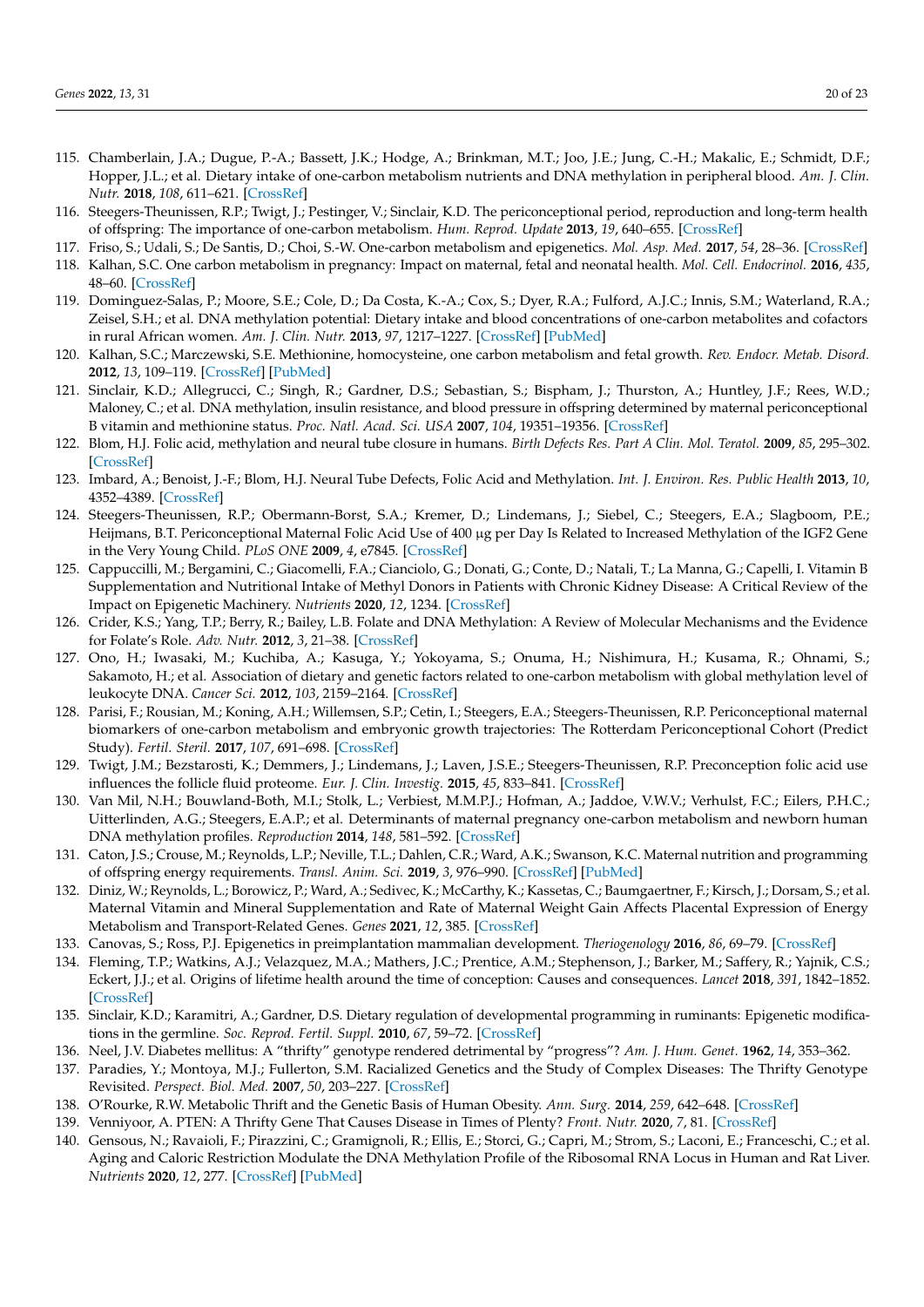- <span id="page-20-0"></span>141. Kusnadi, E.P.; Hannan, K.; Hicks, R.; Hannan, R.; Pearson, R.B.; Kang, J. Regulation of rDNA transcription in response to growth factors, nutrients and energy. *Gene* **2015**, *556*, 27–34. [\[CrossRef\]](http://doi.org/10.1016/j.gene.2014.11.010)
- <span id="page-20-1"></span>142. Denisenko, O.; Lucas, E.S.; Sun, C.; Watkins, A.J.; Mar, D.; Bomsztyk, K.; Fleming, T.P. Regulation of ribosomal RNA expression across the lifespan is fine-tuned by maternal diet before implantation. *Biochim. Biophys. Acta (BBA)-Gene Regul. Mech.* **2016**, *1859*, 906–913. [\[CrossRef\]](http://doi.org/10.1016/j.bbagrm.2016.04.001)
- <span id="page-20-2"></span>143. Holland, M.L.; Lowe, R.; Caton, P.W.; Gemma, C.; Carbajosa, G.; Danson, A.F.; Carpenter, A.A.M.; Loche, E.; Ozanne, S.E.; Rakyan, V.K. Early-life nutrition modulates the epigenetic state of specific rDNA genetic variants in mice. *Science* **2016**, *353*, 495–498. [\[CrossRef\]](http://doi.org/10.1126/science.aaf7040)
- <span id="page-20-3"></span>144. Bonakdar, E.; Edriss, M.A.; Bakhtari, A.; Jafarpour, F.; Asgari, V.; Hosseini, S.M.; Boroujeni, N.S.; Hajian, M.; Rahmani, H.R.; Nasr-Esfahani, M.H. A physiological, rather than a superovulated, post-implantation environment can attenuate the compromising effect of assisted reproductive techniques on gene expression in developing mice embryos. *Mol. Reprod. Dev.* **2015**, *82*, 191–206. [\[CrossRef\]](http://doi.org/10.1002/mrd.22461)
- <span id="page-20-4"></span>145. Farquhar, C.; Marjoribanks, J. Assisted reproductive technology: An overview of Cochrane Reviews. *Cochrane Database Syst. Rev.* **2018**, *8*, CD010537. [\[CrossRef\]](http://doi.org/10.1002/14651858.CD010537.pub5)
- <span id="page-20-5"></span>146. Mani, S.; Ghosh, J.; Coutifaris, C.; Sapienza, C.; Mainigi, M. Epigenetic changes and assisted reproductive technologies. *Epigenetics* **2020**, *15*, 12–25. [\[CrossRef\]](http://doi.org/10.1080/15592294.2019.1646572) [\[PubMed\]](http://www.ncbi.nlm.nih.gov/pubmed/31328632)
- <span id="page-20-6"></span>147. Wright, K.; Brown, L.; Brown, G.; Casson, P.; Brown, S. Microarray assessment of methylation in individual mouse blastocyst stage embryos shows that in vitro culture may have widespread genomic effects. *Hum. Reprod.* **2011**, *26*, 2576–2585. [\[CrossRef\]](http://doi.org/10.1093/humrep/der201)
- <span id="page-20-7"></span>148. Santos, F.; Hyslop, L.; Stojkovic, P.; Leary, C.; Murdoch, A.; Reik, W.; Stojkovic, M.; Herbert, M.; Dean, W. Evaluation of epigenetic marks in human embryos derived from IVF and ICSI. *Hum. Reprod.* **2010**, *25*, 2387–2395. [\[CrossRef\]](http://doi.org/10.1093/humrep/deq151) [\[PubMed\]](http://www.ncbi.nlm.nih.gov/pubmed/20634187)
- <span id="page-20-8"></span>149. Fauque, P.; Jouannet, P.; Lesaffre, C.; Ripoche, M.-A.; Dandolo, L.; Vaiman, D.; Jammes, H. Assisted Reproductive Technology affects developmental kinetics, H19 Imprinting Control Region methylation and H19 gene expression in individual mouse embryos. *BMC Dev. Biol.* **2007**, *7*, 116. [\[CrossRef\]](http://doi.org/10.1186/1471-213X-7-116)
- <span id="page-20-18"></span>150. Li, B.; Chen, S.; Tang, N.; Xiao, X.; Huang, J.; Jiang, F.; Huang, X.; Sun, F.; Wang, X. Assisted Reproduction Causes Reduced Fetal Growth Associated with Downregulation of Paternally Expressed Imprinted Genes That Enhance Fetal Growth in Mice. *Biol. Reprod.* **2016**, *94*, 45. [\[CrossRef\]](http://doi.org/10.1095/biolreprod.115.136051) [\[PubMed\]](http://www.ncbi.nlm.nih.gov/pubmed/26764349)
- <span id="page-20-9"></span>151. Hattori, H.; Hiura, H.; Kitamura, A.; Miyauchi, N.; Kobayashi, N.; Takahashi, S.; Okae, H.; Kyono, K.; Kagami, M.; Ogata, T.; et al. Association of four imprinting disorders and ART. *Clin. Epigenet.* **2019**, *11*, 21. [\[CrossRef\]](http://doi.org/10.1186/s13148-019-0623-3) [\[PubMed\]](http://www.ncbi.nlm.nih.gov/pubmed/30732658)
- <span id="page-20-10"></span>152. Ma, Y.; Ma, Y.; Wen, L.; Lei, H.; Chen, S.; Wang, X. Changes in DNA methylation and imprinting disorders in E9.5 mouse fetuses and placentas derived from vitrified eight-cell embryos. *Mol. Reprod. Dev.* **2019**, *86*, 404–415. [\[CrossRef\]](http://doi.org/10.1002/mrd.23118)
- <span id="page-20-11"></span>153. Melamed, N.; Choufani, S.; Wilkins-Haug, L.E.; Koren, G.; Weksberg, R. Comparison of genome-wide and gene-specific DNA methylation between ART and naturally conceived pregnancies. *Epigenetics* **2015**, *10*, 474–483. [\[CrossRef\]](http://doi.org/10.4161/15592294.2014.988041) [\[PubMed\]](http://www.ncbi.nlm.nih.gov/pubmed/25580569)
- 154. Chi, F.; Zhao, M.; Li, K.; Lin, A.-Q.; Li, Y.; Teng, X. DNA methylation status of imprinted H19 and KvDMR1 genes in human placentas after conception using assisted reproductive technology. *Ann. Transl. Med.* **2020**, *8*, 854. [\[CrossRef\]](http://doi.org/10.21037/atm-20-3364)
- 155. Tobi, E.W.; Almqvist, C.; Hedman, A.; Andolf, E.; Holte, J.; Olofsson, J.I.; Wramsby, H.; Wramsby, M.; Pershagen, G.; Heijmans, B.T.; et al. DNA methylation differences at birth after conception through ART. *Hum. Reprod.* **2021**, *36*, 248–259. [\[CrossRef\]](http://doi.org/10.1093/humrep/deaa253) [\[PubMed\]](http://www.ncbi.nlm.nih.gov/pubmed/33227132)
- <span id="page-20-12"></span>156. Song, S.; Ghosh, J.; Mainigi, M.; Turan, N.; Weinerman, R.; Truongcao, M.; Coutifaris, C.; Sapienza, C. DNA methylation differences between in vitro- and in vivo-conceived children are associated with ART procedures rather than infertility. *Clin. Epigenet.* **2015**, *7*, 1–10. [\[CrossRef\]](http://doi.org/10.1186/s13148-015-0071-7)
- <span id="page-20-13"></span>157. Shi, X.; Chen, S.; Zheng, H.; Wang, L.; Wu, Y. Aberrant DNA methylation of imprinted loci in human in vitro matured oocytes after long agonist stimulation. *Eur. J. Obstet. Gynecol. Reprod. Biol.* **2013**, *167*, 64–68. [\[CrossRef\]](http://doi.org/10.1016/j.ejogrb.2012.10.037) [\[PubMed\]](http://www.ncbi.nlm.nih.gov/pubmed/23164503)
- <span id="page-20-14"></span>158. Shi, X.; Chen, S.; Zheng, H.; Wang, L.; Wu, Y. Abnormal DNA Methylation of Imprinted Loci in Human Preimplantation Embryos. *Reprod. Sci.* **2014**, *21*, 978–983. [\[CrossRef\]](http://doi.org/10.1177/1933719113519173)
- <span id="page-20-15"></span>159. Binder, G.; Begemann, M.; Eggermann, T.; Kannenberg, K. Silver–Russell syndrome. *Best Pract. Res. Clin. Endocrinol. Metab.* **2011**, *25*, 153–160. [\[CrossRef\]](http://doi.org/10.1016/j.beem.2010.06.005)
- 160. Cocchi, G.; Marsico, C.; Cosentino, A.; Spadoni, C.; Rocca, A.; De Crescenzo, A.; Riccio, A. Silver-Russell syndrome due to paternal H19/IGF2 hypomethylation in a twin girl born after in vitro fertilization. *Am. J. Med. Genet. Part A* **2013**, *161*, 2652–2655. [\[CrossRef\]](http://doi.org/10.1002/ajmg.a.36145)
- 161. Krzyzewska, I.; Alders, M.; Maas, S.M.; Bliek, J.; Venema, A.; Henneman, P.; Rezwan, F.I.; Lip, K.V.D.; Mul, A.N.; Mackay, D.J.; et al. Genome-wide methylation profiling of Beckwith-Wiedemann syndrome patients without molecular confirmation after routine diagnostics. *Clin. Epigenet.* **2019**, *11*, 53. [\[CrossRef\]](http://doi.org/10.1186/s13148-019-0649-6) [\[PubMed\]](http://www.ncbi.nlm.nih.gov/pubmed/30898153)
- 162. Pandita, A.; Gupta, S.; Gupta, G.; Panghal, A. Beckwith-Weidemann syndrome with IC2 (KvDMR1) hypomethylation defect: A novel mutation. *BMJ Case Rep.* **2018**, *2018*, bcr-2017. [\[CrossRef\]](http://doi.org/10.1136/bcr-2017-222419)
- <span id="page-20-16"></span>163. Elalaoui, S.; Garin, I.; Sefiani, A.; De Nanclares, G.P. Maternal Hypomethylation of KvDMR in a Monozygotic Male Twin Pair Discordant for Beckwith-Wiedemann Syndrome. *Mol. Syndr.* **2014**, *5*, 41–46. [\[CrossRef\]](http://doi.org/10.1159/000356689) [\[PubMed\]](http://www.ncbi.nlm.nih.gov/pubmed/24550765)
- <span id="page-20-17"></span>164. Choux, C.; Binquet, C.; Carmignac, V.; Bruno, C.; Chapusot, C.; Barberet, J.; LaMotte, M.; Sagot, P.; Bourc'His, D.; Fauque, P. The epigenetic control of transposable elements and imprinted genes in newborns is affected by the mode of conception: ART versus spontaneous conception without underlying infertility. *Hum. Reprod.* **2018**, *33*, 331–340. [\[CrossRef\]](http://doi.org/10.1093/humrep/dex366)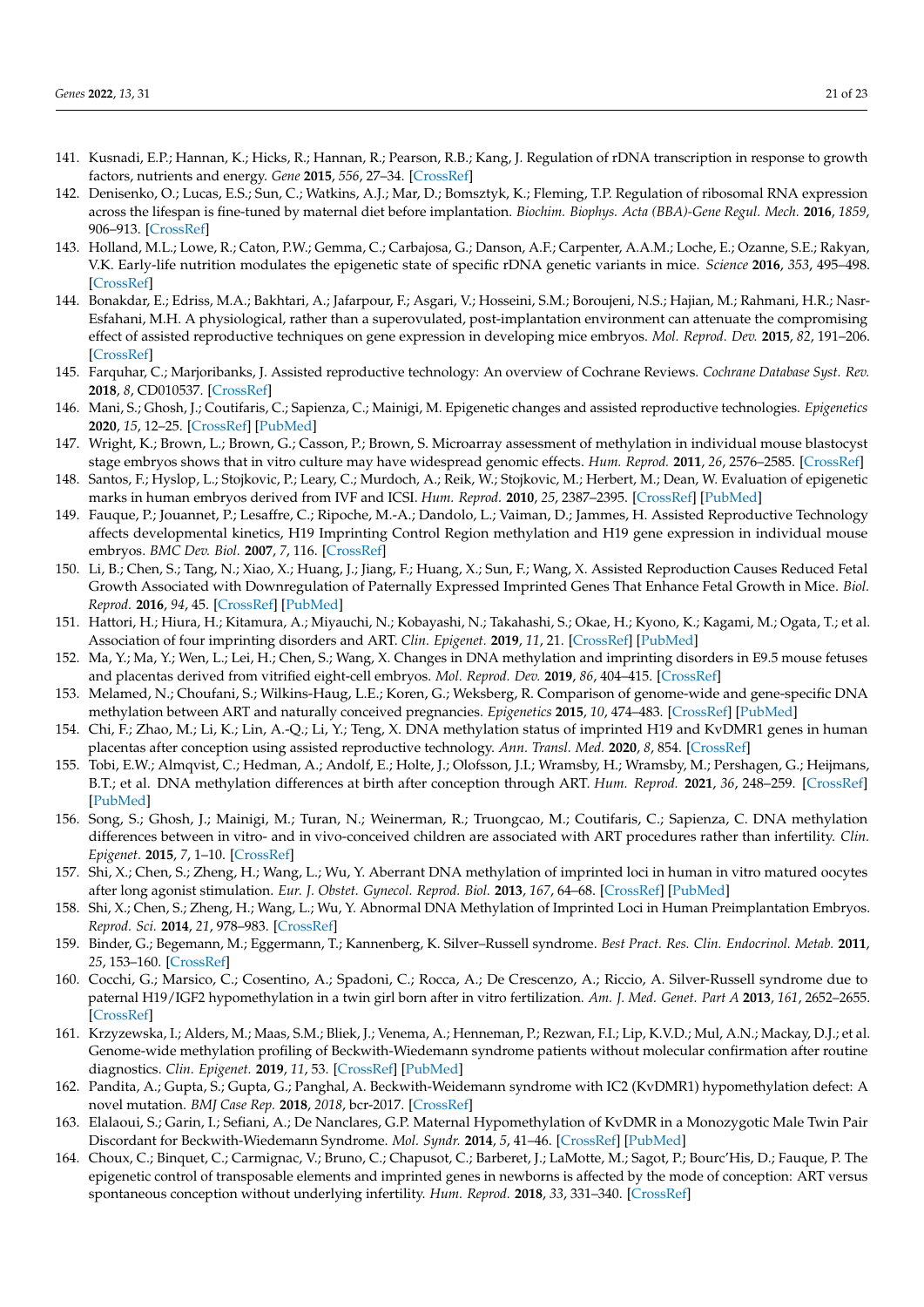- <span id="page-21-0"></span>165. Vincent, R.N.; Gooding, L.D.; Louie, K.; Wong, E.C.; Ma, S. Altered DNA methylation and expression of PLAGL1 in cord blood from assisted reproductive technology pregnancies compared with natural conceptions. *Fertil. Steril.* **2016**, *106*, 739–748. [\[CrossRef\]](http://doi.org/10.1016/j.fertnstert.2016.04.036) [\[PubMed\]](http://www.ncbi.nlm.nih.gov/pubmed/27178226)
- <span id="page-21-1"></span>166. Novakovic, B.; Lewis, S.; Halliday, J.; Kennedy, J.; Burgner, D.P.; Czajko, A.; Kim, B.; Sexton-Oates, A.; Juonala, M.; Hammarberg, K.; et al. Assisted reproductive technologies are associated with limited epigenetic variation at birth that largely resolves by adulthood. *Nat. Commun.* **2019**, *10*, 1–12. [\[CrossRef\]](http://doi.org/10.1038/s41467-019-11929-9)
- <span id="page-21-2"></span>167. Rexhaj, E.; Pireva, A.; Paoloni-Giacobino, A.; Allemann, Y.; Cerny, D.; Dessen, P.; Sartori, C.; Scherrer, U.; Rimoldi, S.F. Prevention of vascular dysfunction and arterial hypertension in mice generated by assisted reproductive technologies by addition of melatonin to culture media. *Am. J. Physiol. Circ. Physiol.* **2015**, *309*, H1151–H1156. [\[CrossRef\]](http://doi.org/10.1152/ajpheart.00621.2014)
- <span id="page-21-10"></span>168. Chen, X.; Huang, Y.; Huang, H.; Guan, Y.; Li, M.; Jiang, X.; Yu, M.; Yang, X. Effects of superovulation, in vitro fertilization, and oocyte in vitro maturation on imprinted gene Grb10 in mouse blastocysts. *Arch. Gynecol. Obstet.* **2018**, *298*, 1219–1227. [\[CrossRef\]](http://doi.org/10.1007/s00404-018-4905-3)
- <span id="page-21-3"></span>169. Bakhtari, A.; Rahmani, H.-R.; Bonakdar, E.; Jafarpour, F.; Asgari, V.; Hosseini, S.-M.; Hajian, M.; Edriss, M.-A.; Nasr-Esfahani, M.-H. The interfering effects of superovulation and vitrification upon some important epigenetic biomarkers in mouse blastocyst. *Cryobiology* **2014**, *69*, 419–427. [\[CrossRef\]](http://doi.org/10.1016/j.cryobiol.2014.09.379)
- <span id="page-21-4"></span>170. Li, T.; Vu, T.H.; Ulaner, G.A.; Littman, E.; Ling, J.-Q.; Chen, H.-L.; Hu, J.-F.; Behr, B.; Giudice, L.; Hoffman, A.R. IVF results in de novo DNA methylation and histone methylation at an Igf2-H19 imprinting epigenetic switch. *Mol. Hum. Reprod.* **2005**, *11*, 631–640. [\[CrossRef\]](http://doi.org/10.1093/molehr/gah230)
- <span id="page-21-5"></span>171. De Waal, E.; Vrooman, L.A.; Fischer, E.; Ord, T.; Mainigi, M.; Coutifaris, C.; Schultz, R.M.; Bartolomei, M.S. The cumulative effect of assisted reproduction procedures on placental development and epigenetic perturbations in a mouse model. *Hum. Mol. Genet.* **2015**, *24*, 6975–6985. [\[CrossRef\]](http://doi.org/10.1093/hmg/ddv400)
- <span id="page-21-6"></span>172. Rahimi, S.; Martel, J.; Karahan, G.; Angle, C.; Behan, N.A.; Chan, D.; Macfarlane, A.J.; Trasler, J.M. Moderate maternal folic acid supplementation ameliorates adverse embryonic and epigenetic outcomes associated with assisted reproduction in a mouse model. *Hum. Reprod.* **2019**, *34*, 851–862. [\[CrossRef\]](http://doi.org/10.1093/humrep/dez036)
- <span id="page-21-7"></span>173. Chen, S.; Sun, F.-Z.; Huang, X.; Wang, X.; Tang, N.; Zhu, B.; Li, B. Assisted reproduction causes placental maldevelopment and dysfunction linked to reduced fetal weight in mice. *Sci. Rep.* **2015**, *5*, srep10596. [\[CrossRef\]](http://doi.org/10.1038/srep10596)
- <span id="page-21-8"></span>174. Rexhaj, E.; Paoloni-Giacobino, A.; Rimoldi, S.F.; Fuster, D.G.; Anderegg, M.; Somm, E.; Bouillet, E.; Allemann, Y.; Sartori, C.; Scherrer, U. Mice generated by in vitro fertilization exhibit vascular dysfunction and shortened life span. *J. Clin. Investig.* **2013**, *123*, 5052–5060. [\[CrossRef\]](http://doi.org/10.1172/JCI68943) [\[PubMed\]](http://www.ncbi.nlm.nih.gov/pubmed/24270419)
- 175. Valenzuela-Alcaraz, B.; Crispi, F.; Bijnens, B.; Cruz-Lemini, M.; Creus, M.; Sitges, M.; Bartrons, J.; Civico, S.; Balasch, J.; Gratacós, E. Assisted Reproductive Technologies Are Associated with Cardiovascular Remodeling in Utero That Persists Postnatally. *Circulation* **2013**, *128*, 1442–1450. [\[CrossRef\]](http://doi.org/10.1161/CIRCULATIONAHA.113.002428) [\[PubMed\]](http://www.ncbi.nlm.nih.gov/pubmed/23985787)
- <span id="page-21-9"></span>176. Le, F.; Wang, N.; Wang, Q.; Yang, X.; Li, L.; Wang, L.; Liu, X.; Hu, M.; Jin, F.; Lou, H. Long-Term Disturbed Expression and DNA Methylation of SCAP/SREBP Signaling in the Mouse Lung From Assisted Reproductive Technologies. *Front. Genet.* **2021**, *12*, 566168. [\[CrossRef\]](http://doi.org/10.3389/fgene.2021.566168) [\[PubMed\]](http://www.ncbi.nlm.nih.gov/pubmed/34249075)
- <span id="page-21-11"></span>177. Panth, N.; Gavarkovs, A.; Tamez, M.; Mattei, J. The Influence of Diet on Fertility and the Implications for Public Health Nutrition in the United States. *Front. Public Health* **2018**, *6*, 211. [\[CrossRef\]](http://doi.org/10.3389/fpubh.2018.00211)
- <span id="page-21-12"></span>178. Chavarro, J.E.; Rich-Edwards, J.W.; Rosner, B.A.; Willett, W.C. Protein intake and ovulatory infertility. *Am. J. Obstet. Gynecol.* **2008**, *198*, 210.e1–210.e7. [\[CrossRef\]](http://doi.org/10.1016/j.ajog.2007.06.057)
- <span id="page-21-13"></span>179. Gaskins, A.J.; Afeiche, M.C.; Wright, D.L.; Toth, T.L.; Williams, P.L.; Gillman, M.W.; Hauser, R.; Chavarro, J. Dietary Folate and Reproductive Success among Women Undergoing Assisted Reproduction. *Obstet. Gynecol.* **2014**, *124*, 801–809. [\[CrossRef\]](http://doi.org/10.1097/AOG.0000000000000477) [\[PubMed\]](http://www.ncbi.nlm.nih.gov/pubmed/25198264)
- <span id="page-21-14"></span>180. Sun, H.; Lin, Y.; Lin, D.; Zou, C.; Zou, X.; Fu, L.; Meng, F.; Qian, W. Mediterranean diet improves embryo yield in IVF: A prospective cohort study. *Reprod. Biol. Endocrinol.* **2019**, *17*, 73. [\[CrossRef\]](http://doi.org/10.1186/s12958-019-0520-9)
- <span id="page-21-15"></span>181. Alibeigi, Z.; Jafari-Dehkordi, E.; Kheiri, S.; Nemati, M.; Mohammadi-Farsani, G.; Tansaz, M. Auswirkungen einer auf traditioneller Medizin basierenden Ernahrung und Lebensfuhrung auf die Infertilitatsbehandlung bei Frauen, die sich Masnahmen zur assistierten Reproduktion unterziehen: Eine randomisierte kontrollierte Studie. *Complement. Med. Res.* **2020**, *27*, 230–241. [\[CrossRef\]](http://doi.org/10.1159/000505016)
- <span id="page-21-16"></span>182. Jahangirifar, M.; Askari, G.; Taebi, M. Dietary Patterns and the Outcomes of Assisted Reproductive Techniques in Women with Primary Infertility: A Prospective Cohort Study. *Int. J. Fertil. Steril.* **2019**, *12*, 316–323. [\[CrossRef\]](http://doi.org/10.22074/IJFS.2019.5373) [\[PubMed\]](http://www.ncbi.nlm.nih.gov/pubmed/30291693)
- <span id="page-21-17"></span>183. Gaskins, A.J.; Nassan, F.L.; Chiu, Y.-H.; Arvizu, M.; Williams, P.L.; Keller, M.G.; Souter, I.; Hauser, R.; Chavarro, J.E. Dietary patterns and outcomes of assisted reproduction. *Am. J. Obstet. Gynecol.* **2019**, *220*, 567.e1–567.e18. [\[CrossRef\]](http://doi.org/10.1016/j.ajog.2019.02.004)
- <span id="page-21-20"></span>184. Karayiannis, D.; Kontogianni, M.; Mendorou, C.; Mastrominas, M.; Yiannakouris, N. Adherence to the Mediterranean diet and IVF success rate among non-obese women attempting fertility. *Hum. Reprod.* **2018**, *33*, 494–502. [\[CrossRef\]](http://doi.org/10.1093/humrep/dey003) [\[PubMed\]](http://www.ncbi.nlm.nih.gov/pubmed/29390148)
- <span id="page-21-18"></span>185. Vujkovic, M.; De Vries, J.H.; Lindemans, J.; Macklon, N.S.; Van Der Spek, P.J.; Steegers, E.A.; Steegers-Theunissen, R.P. The preconception Mediterranean dietary pattern in couples undergoing in vitro fertilization/intracytoplasmic sperm injection treatment increases the chance of pregnancy. *Fertil. Steril.* **2010**, *94*, 2096–2101. [\[CrossRef\]](http://doi.org/10.1016/j.fertnstert.2009.12.079)
- <span id="page-21-19"></span>186. Twigt, J.M.; Bolhuis, M.E.C.; Steegers, E.A.P.; Hammiche, F.; Van Inzen, W.G.; Laven, J.S.E.; Steegers-Theunissen, R.P.M. The preconception diet is associated with the chance of ongoing pregnancy in women undergoing IVF/ICSI treatment. *Hum. Reprod.* **2012**, *27*, 2526–2531. [\[CrossRef\]](http://doi.org/10.1093/humrep/des157)